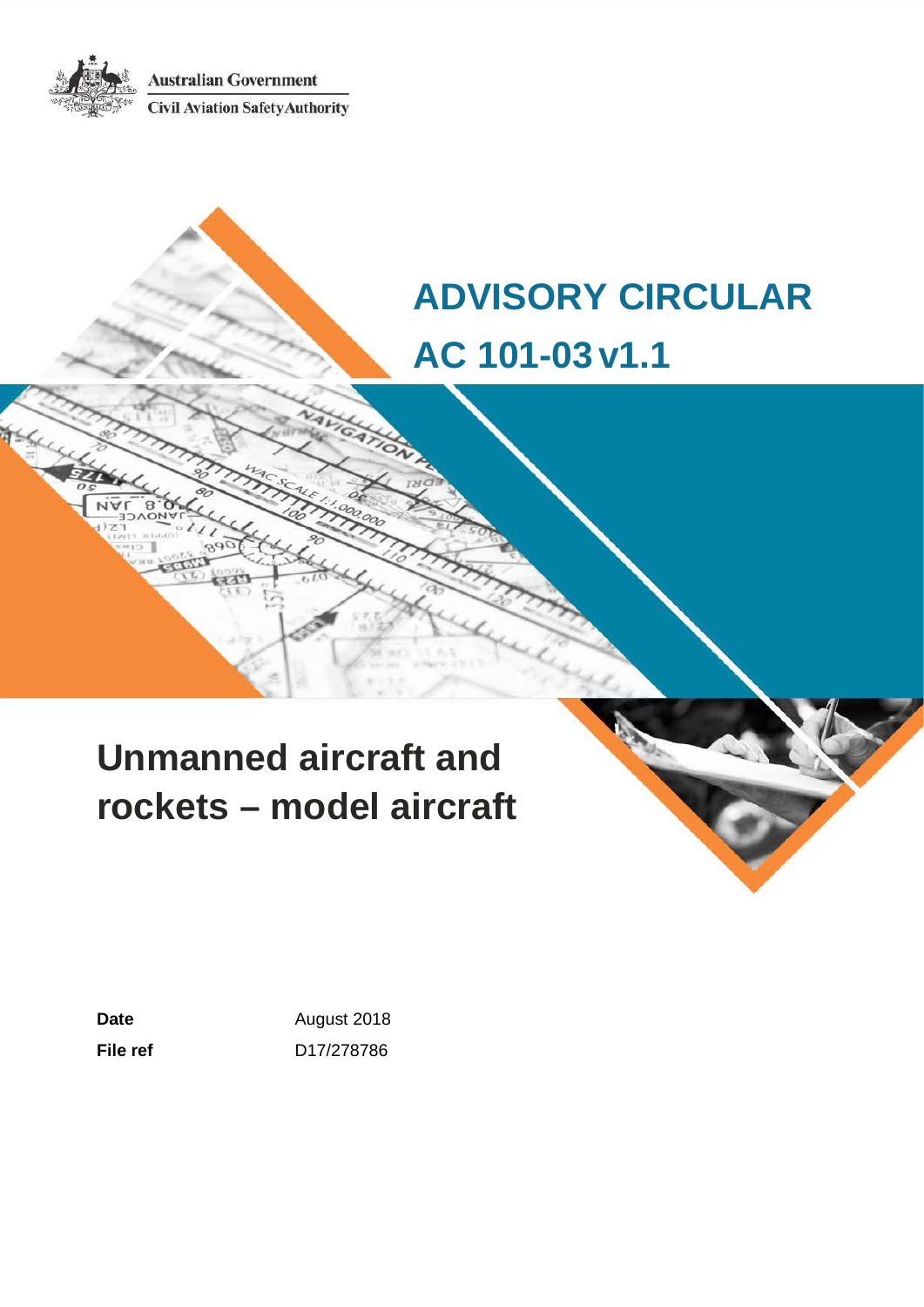Advisory Circulars provide advice and guidance to illustrate a means, but not necessarily the only means, of complying with the Regulations, or to explain certain regulatory requirements by providing informative, interpretative and explanatory material.

**Advisory Circulars should always be read in conjunction with the relevant regulations.**

## Audience

This advisory circular (AC) applies to:

- operators of model aircraft
- model aircraft clubs
- model aircraft associations.

## Purpose

This AC provides guidance to builders and operators of model aircraft in the operation and construction of model aircraft and the means whereby they may safely and legally operate these aircraft. It also provides guidance to approved administration organisations and CASA staff on the regulation of model aircraft activities. While this AC prescribes a means of compliance with legislation, alternate procedures demonstrating an equivalent or greater level of safety will be considered on a case by case basis.

## For further information

For further information, contact CASA's Remotely Piloted Aircraft Systems (RPAS) Branch (telephone 131 757).

## **Status**

This version of the AC is approved by the Manager, RPAS Branch.

**Note:** Changes made in the current version are not annotated. The document should be read in full.

| <b>Version</b> | <b>Date</b>      | <b>Details</b>                                                                                                                                    |  |  |
|----------------|------------------|---------------------------------------------------------------------------------------------------------------------------------------------------|--|--|
| V1.1           | <b>July 2018</b> | Minor changes throughout to update and ensure that the advice remains<br>consistent with the Part 101 regulations and other relevant legislation. |  |  |
|                |                  | AC placed into current style template.                                                                                                            |  |  |
| (0)            | <b>July 2002</b> | First AC published on this subject.                                                                                                               |  |  |

Unless specified otherwise, all subregulations, regulations, divisions, subparts and parts referenced in this AC are references to the *Civil Aviation Safety Regulations 1998 (CASR)*.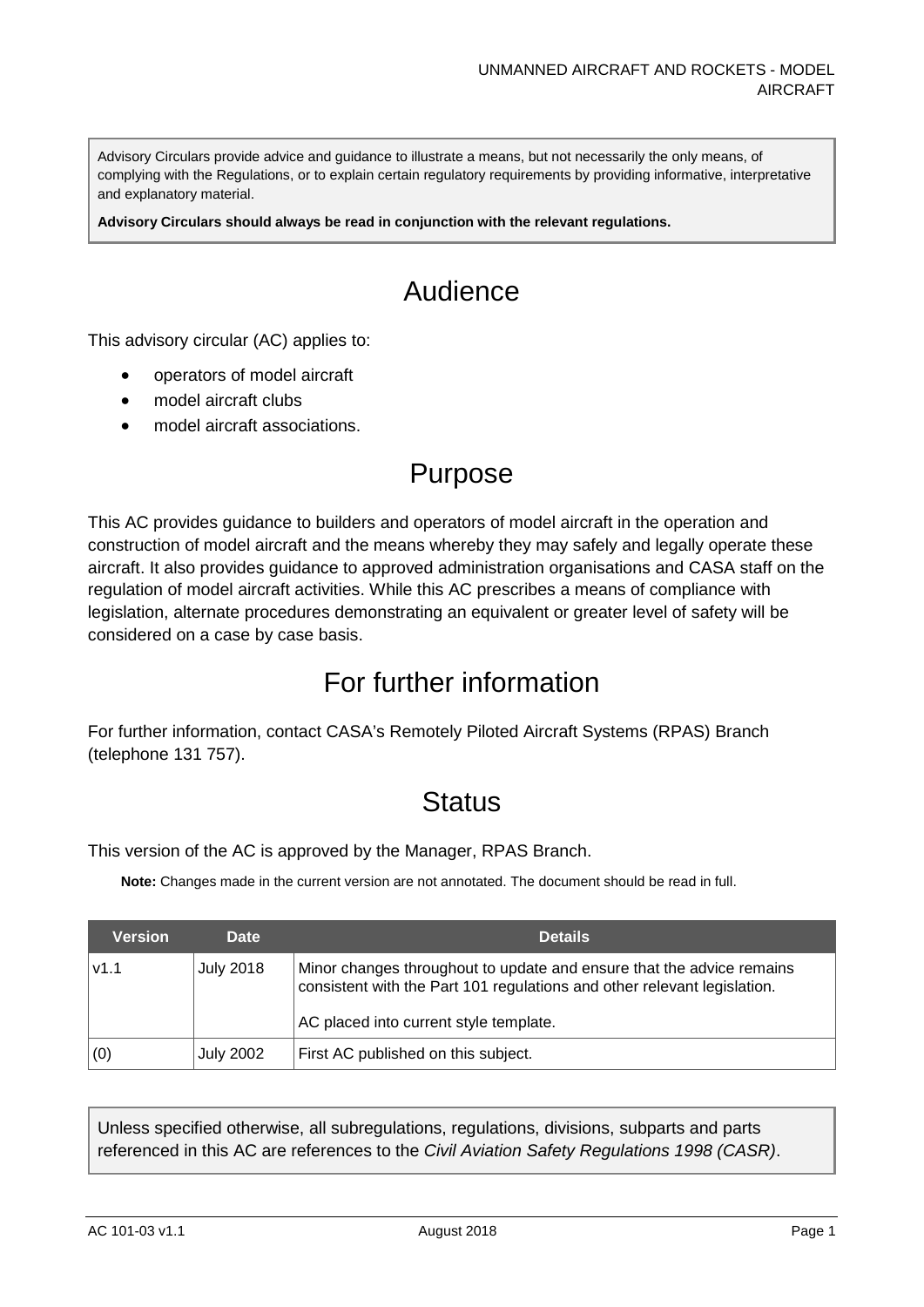# **Contents**

| 1                                                                                                                                                    |                                                   |                     | <b>Reference material</b>                     | $\mathbf{3}$   |
|------------------------------------------------------------------------------------------------------------------------------------------------------|---------------------------------------------------|---------------------|-----------------------------------------------|----------------|
|                                                                                                                                                      | 1.1                                               | Acronyms            |                                               | 3              |
|                                                                                                                                                      | 1.2                                               | <b>Definitions</b>  |                                               | 3              |
|                                                                                                                                                      | 1.3                                               | References          |                                               | $\overline{4}$ |
|                                                                                                                                                      | 1.4                                               | Forms               |                                               | $\overline{4}$ |
| $\mathbf{2}$                                                                                                                                         |                                                   | <b>Introduction</b> |                                               | 5              |
| 3                                                                                                                                                    |                                                   |                     | Definition of a model aircraft                | 6              |
| 4                                                                                                                                                    |                                                   | Learning to fly     |                                               | $\overline{7}$ |
|                                                                                                                                                      | 4.1                                               |                     | Local model flying clubs                      | $\overline{7}$ |
|                                                                                                                                                      | 4.2                                               |                     | Learning to fly without a model flying club   | $\overline{7}$ |
|                                                                                                                                                      | 4.3                                               |                     | Professional model flying training            | $\overline{7}$ |
| 5                                                                                                                                                    |                                                   |                     | <b>Model Aircraft Safety Considerations</b>   | 8              |
|                                                                                                                                                      | 5.1                                               |                     | Model aircraft flying - all models            | 8              |
| 6                                                                                                                                                    |                                                   |                     | <b>Model aircraft operating areas</b>         | 10             |
|                                                                                                                                                      | 6.1                                               |                     | Finding model flying sites for model aircraft | 10             |
| $\overline{7}$                                                                                                                                       |                                                   |                     | <b>Commercial activities</b>                  | 11             |
|                                                                                                                                                      | 7.1                                               |                     | Regulatory requirements                       | 11             |
| <b>Appendix A</b><br>Radio-controlled models (general)<br><b>Appendix B</b><br>Radio-controlled helicopters                                          |                                                   |                     |                                               | 12<br>16       |
| <b>Appendix C</b><br>Radio-controlled silent flight (gliders and electric-powered models)<br>Gas turbine-powered model aircraft<br><b>Appendix D</b> |                                                   |                     |                                               | 19<br>23       |
| <b>Appendix E</b><br>Models over 25 kg - Permissions                                                                                                 |                                                   |                     |                                               | 26             |
| <b>Appendix F</b><br><b>Free-flight models</b>                                                                                                       |                                                   |                     | 28                                            |                |
|                                                                                                                                                      | <b>Appendix G</b>                                 |                     | <b>Control-line models</b>                    | 30             |
|                                                                                                                                                      | <b>Appendix H</b>                                 |                     | <b>Model displays</b>                         | 32             |
|                                                                                                                                                      | <b>Appendix I</b>                                 |                     | <b>Powerlines</b>                             | 36             |
|                                                                                                                                                      | 38<br><b>Appendix J</b><br><b>Useful contacts</b> |                     |                                               |                |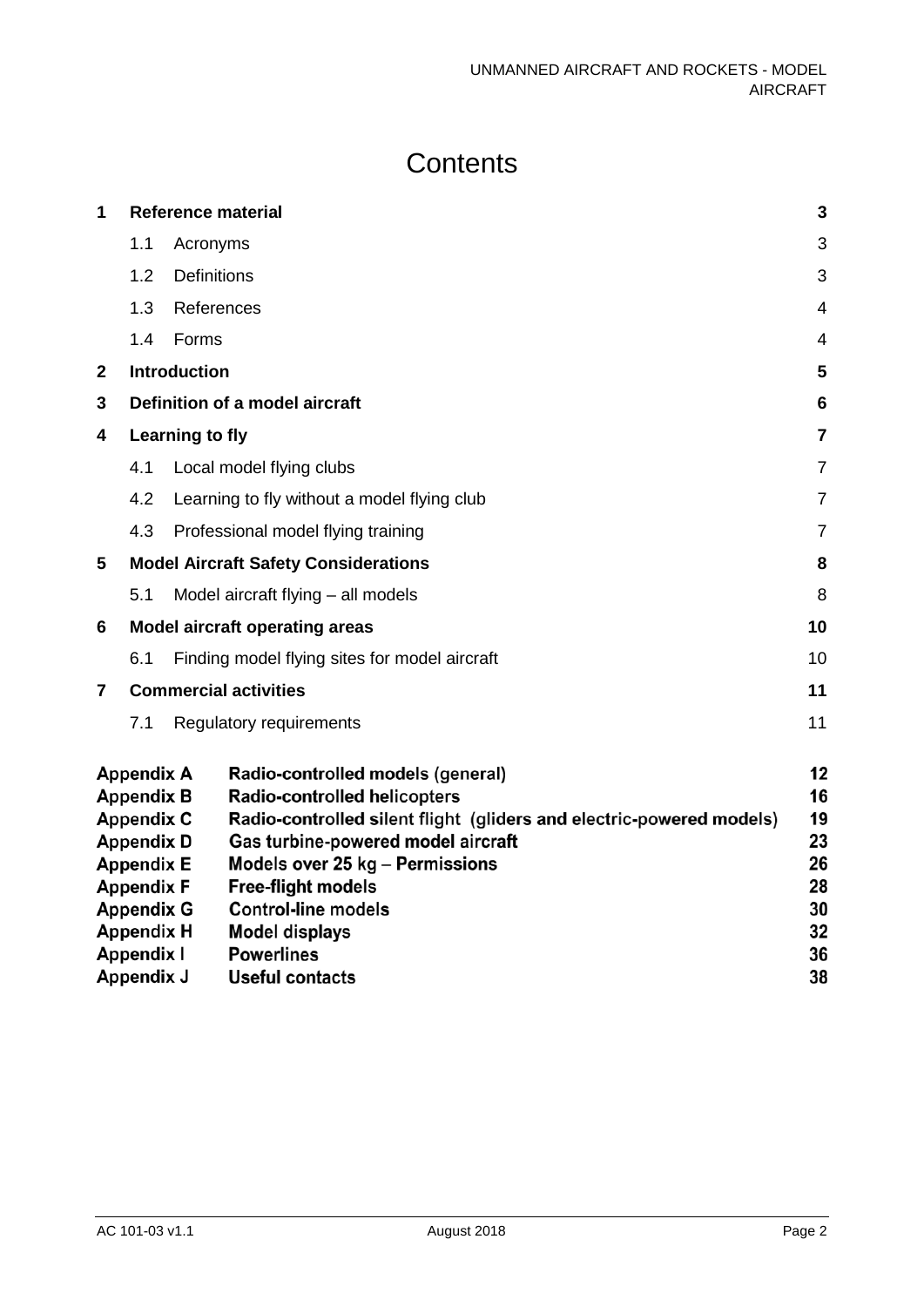## <span id="page-3-0"></span>**1 Reference material**

### <span id="page-3-1"></span>**1.1 Acronyms**

The acronyms and abbreviations used in this AC are listed in the table below.

| Acronym     | <b>Description</b>                     |
|-------------|----------------------------------------|
| <b>AC</b>   | advisory circular                      |
| <b>CAR</b>  | Civil Aviation Regulations 1988        |
| <b>CASA</b> | Civil Aviation Safety Authority        |
| <b>CASR</b> | Civil Aviation Safety Regulations 1998 |
| <b>RPA</b>  | remotely piloted aircraft              |
| <b>VLOS</b> | visual line of sight                   |

### <span id="page-3-2"></span>**1.2 Definitions**

Terms that have specific meaning within this AC are defined in the table below.

| <b>Term</b>                    | <b>Definition</b>                                                                                                                                                                                                                                                                                                                                      |
|--------------------------------|--------------------------------------------------------------------------------------------------------------------------------------------------------------------------------------------------------------------------------------------------------------------------------------------------------------------------------------------------------|
| Controlled airspace            | Airspace of defined dimensions within which an air traffic control service is<br>provided to flights in accordance with the airspace classification.                                                                                                                                                                                                   |
| Model aircraft                 | A remotely-piloted aircraft that is used for sport and recreation and cannot<br>carry a passenger.                                                                                                                                                                                                                                                     |
| Giant model aircraft           | An unmanned aircraft that has a take-off mass (excluding fuel) of more than<br>25 kilograms, but not more than 150 kilograms that is flown for sport and<br>recreation.                                                                                                                                                                                |
| Remote pilot                   | The person who manipulates the flight controls of a remotely piloted aircraft<br>or who initiates and monitors the flight and is responsible for its safe conduct<br>during flight time.                                                                                                                                                               |
| Remote pilot station           | The station at which the remote pilot manages the flight of an unmanned<br>aircraft.                                                                                                                                                                                                                                                                   |
| Restricted area                | An area declared under the Airspace Regulations 2007 for which permission<br>must be granted by the controlling authority before any operations in that area<br>can occur while it is active.                                                                                                                                                          |
| Sport or recreation            | In relation to the flight of an unmanned aircraft, a flight activity only for the<br>pleasure, leisure or enjoyment of the remote pilot.                                                                                                                                                                                                               |
| Populous area                  | An area [that] has a sufficient density of population for some aspect of the<br>operation, or some event that might happen during the operation (in<br>particular, a fault in, or failure of, the aircraft) to pose an unreasonable risk<br>to the life, safety or property of somebody who is in the area but is not<br>connected with the operation. |
| Visual line of sight<br>(VLOS) | Close enough to see, maintain orientation and achieve accurate flight and<br>tracking                                                                                                                                                                                                                                                                  |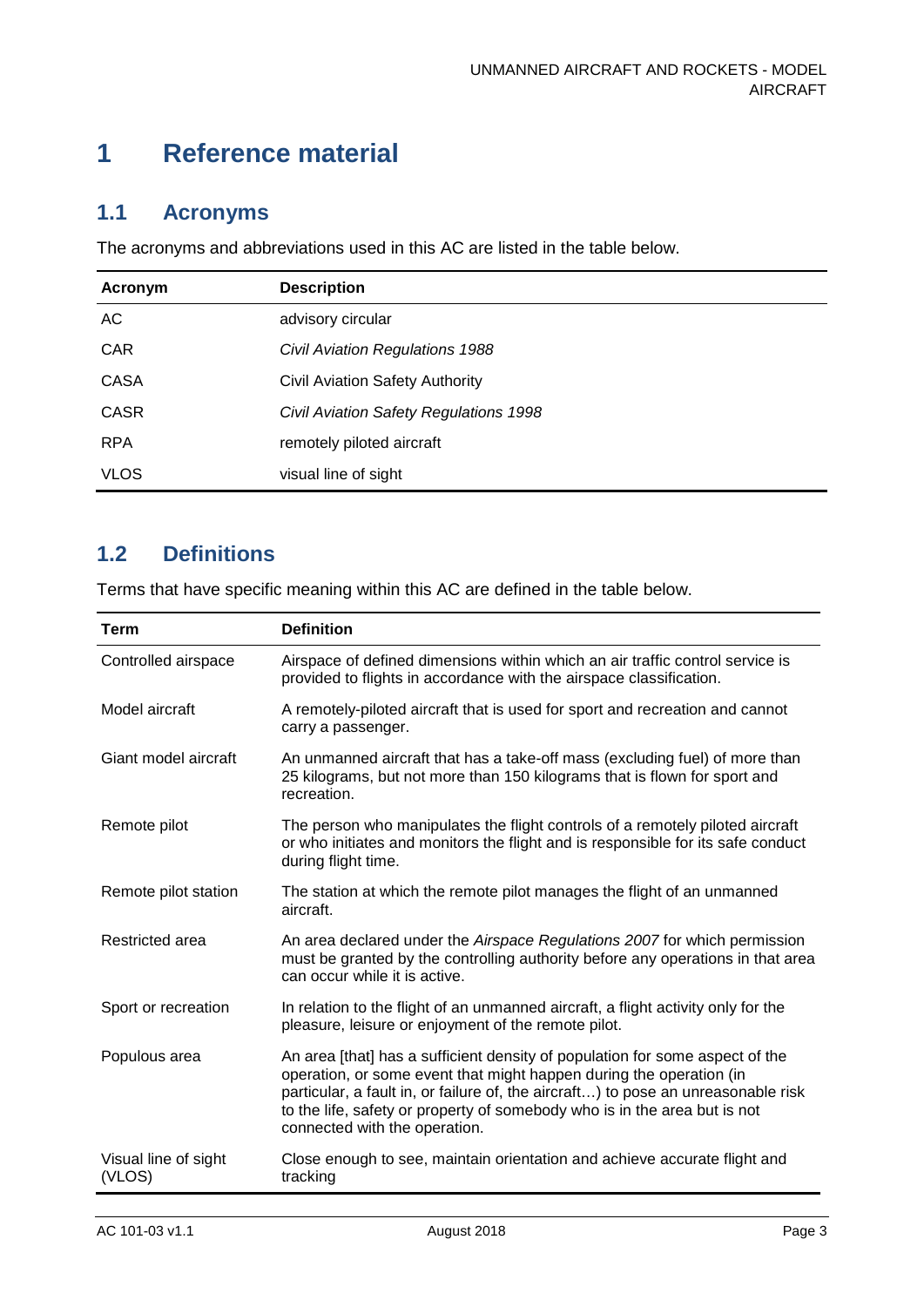## <span id="page-4-0"></span>**1.3 References**

#### **Regulations**

Regulations are available on the Federal Register of Legislation website<https://www.legislation.gov.au/>

| <b>Document</b>                    | Title                                                                                                                       |
|------------------------------------|-----------------------------------------------------------------------------------------------------------------------------|
|                                    | Part 101 of CASR 1998 Unmanned aircraft and rockets                                                                         |
| CASA Instrument 96/17              | Operation of certain unmanned aircraft                                                                                      |
| <b>CASA</b> Instrument<br>EX156/17 | Exemption, approval and direction – operation of model aircraft – members of<br>Model Aeronautical Association of Australia |
| CASA Instrument 96/17              | Operation of certain unmanned aircraft                                                                                      |
| <b>CASA</b> Instrument<br>EX156/17 | Exemption, approval and direction – operation of model aircraft – members of<br>Model Aeronautical Association of Australia |

#### **Advisory material**

The following advisory circulars may be of interest to operators of model aircraft. CASA's advisory circulars are available at [http://www.casa.gov.au/AC](http://www.casa.gov.au/ACs)

| <b>Document</b> | Title                                                         |
|-----------------|---------------------------------------------------------------|
| AC 101-01       | Remotely piloted aircraft systems – licensing and operations  |
| AC 101-02       | Unmanned aircraft and rockets - rockets                       |
| AC 101-10       | Remotely piloted aircraft systems – operation of excluded RPA |

### <span id="page-4-1"></span>**1.4 Forms**

CASA's forms are available a[t http://www.casa.gov.au/forms](http://www.casa.gov.au/forms)

| Form number | Title                                              |
|-------------|----------------------------------------------------|
| 696         | Application for Approval to Conduct an Air Display |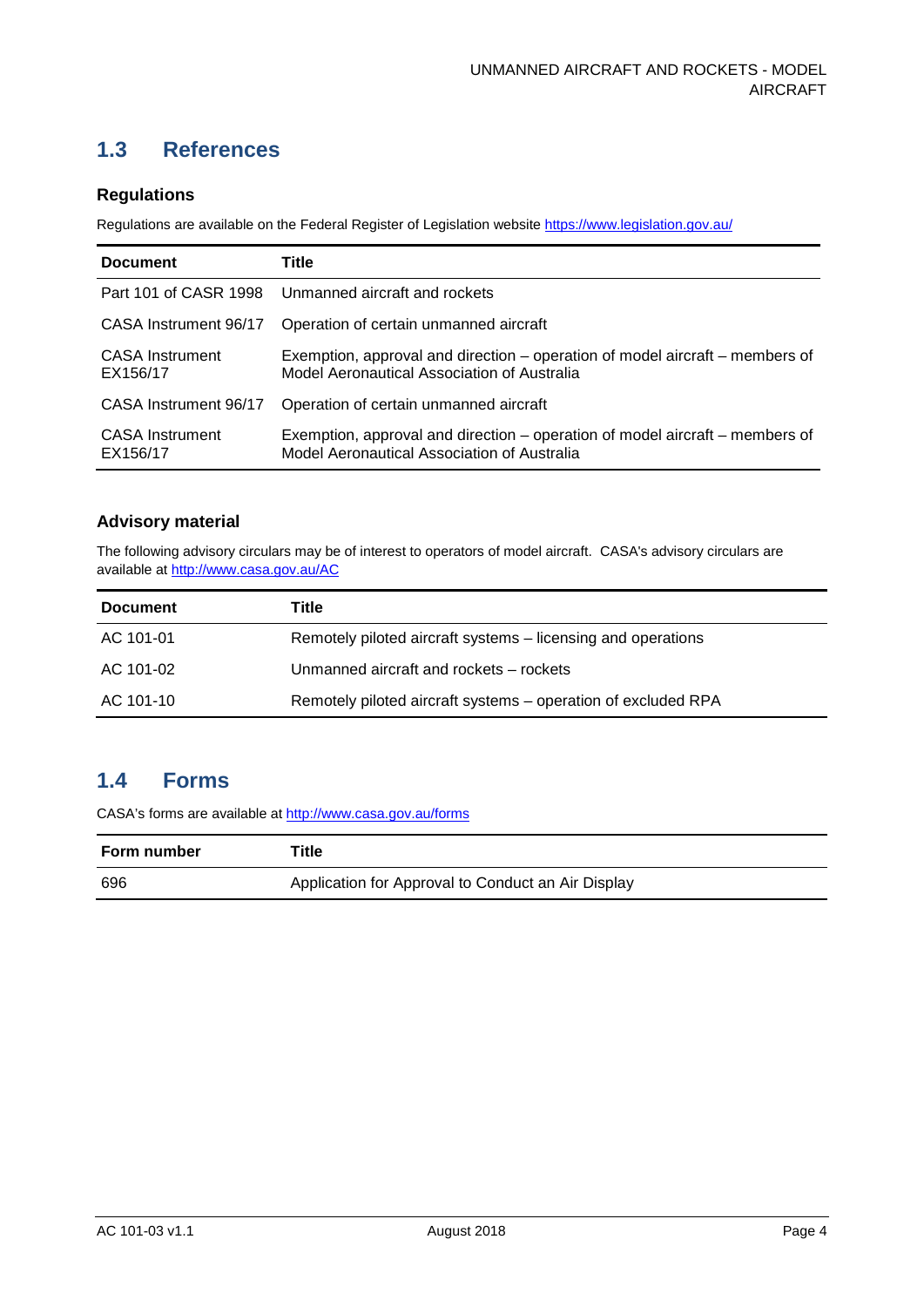## <span id="page-5-0"></span>**2 Introduction**

- 2.1.1 The Civil Aviation Act describes the conditions under which an aircraft may fly in Australia. The rules governing that flight are generally contained in the Civil Aviation Safety Regulations (CASR) and the rules and regulations for flying model aircraft are contained Part 101 of the CASR.
- 2.1.2 It is the responsibility of the operator of a model aircraft to ensure that the model is flown safely and in accordance with the regulations. The purpose of this publication, which was written in collaboration with the major aeromodelling association, is to provide guidance to anyone intending to fly a model aircraft so that they may achieve that aim.
- 2.1.3 Guidance is also given beyond the statutory requirements, so that the experience of the aeromodelling associations can be of use to those new to flying model aircraft. The publication is laid out as a series of general chapters, applicable to the flying of any model, followed by more detailed information on flying particular types of aircraft, such as helicopters or sailplanes.
- 2.1.4 Nothing in this publication is intended to conflict with Part 101 or other legislation which, in case of doubt, is overriding.
- 2.1.5 A list of addresses of organisations referred to in this publication is given at Appendix J.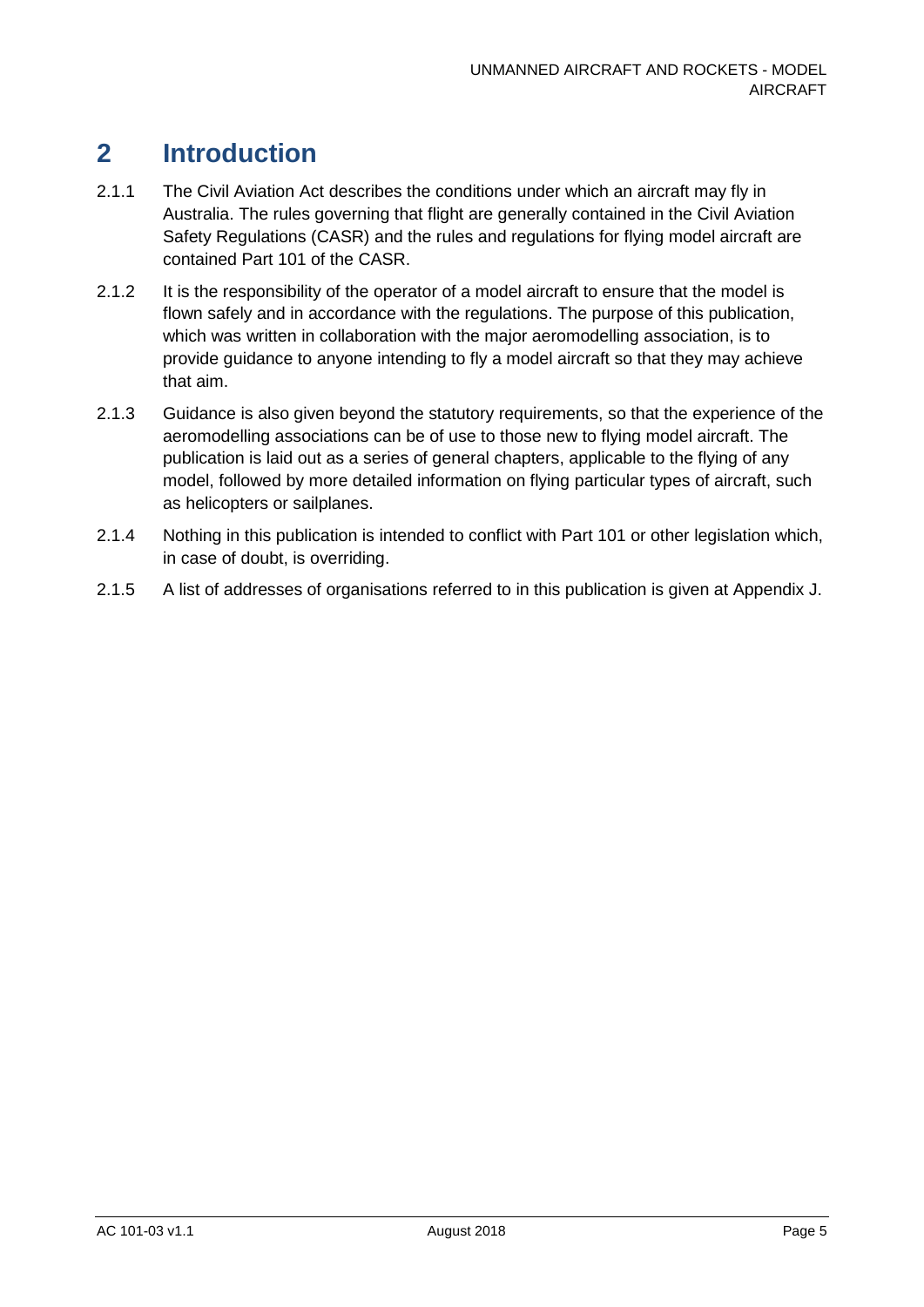## <span id="page-6-0"></span>**3 Definition of a model aircraft**

- 3.1.1 A model aircraft is any unmanned aircraft, other than a balloon, rocket or kite, which is flown for sport or recreational purposes, weighing not more than 150 kg, excluding fuel but including equipment installed in or attached to the aircraft at the commencement of its flight.
- 3.1.2 A model aircraft flown for any other purpose is covered by the term 'remotely piloted aircraft' (RPA) and is subject to the rules applicable to RPA.
- 3.1.3 A model aircraft is excluded from the vast majority of the regulations applied to other aircraft. For example, there are no requirements for aircraft registration, pilot licensing or aircraft airworthiness certification; however the regulations which DO apply are contained in sub-parts A-C and G of Part 101.
- 3.1.4 CASA has classified model aircraft by take-off weight (excluding fuel) as follows:
	- a. less than 100 grams exempt, subject only to the general rules for unmanned aircraft
	- b. 100 grams to 25 kilograms model aircraft
	- c. more than 25 kilograms but not more than 150 kilograms giant model aircraft.
- 3.1.5 A giant model aircraft can only be operated under the rules and procedures of an approved aviation administration organisation such as the Model Aeronautical Association of Australia (MAAA).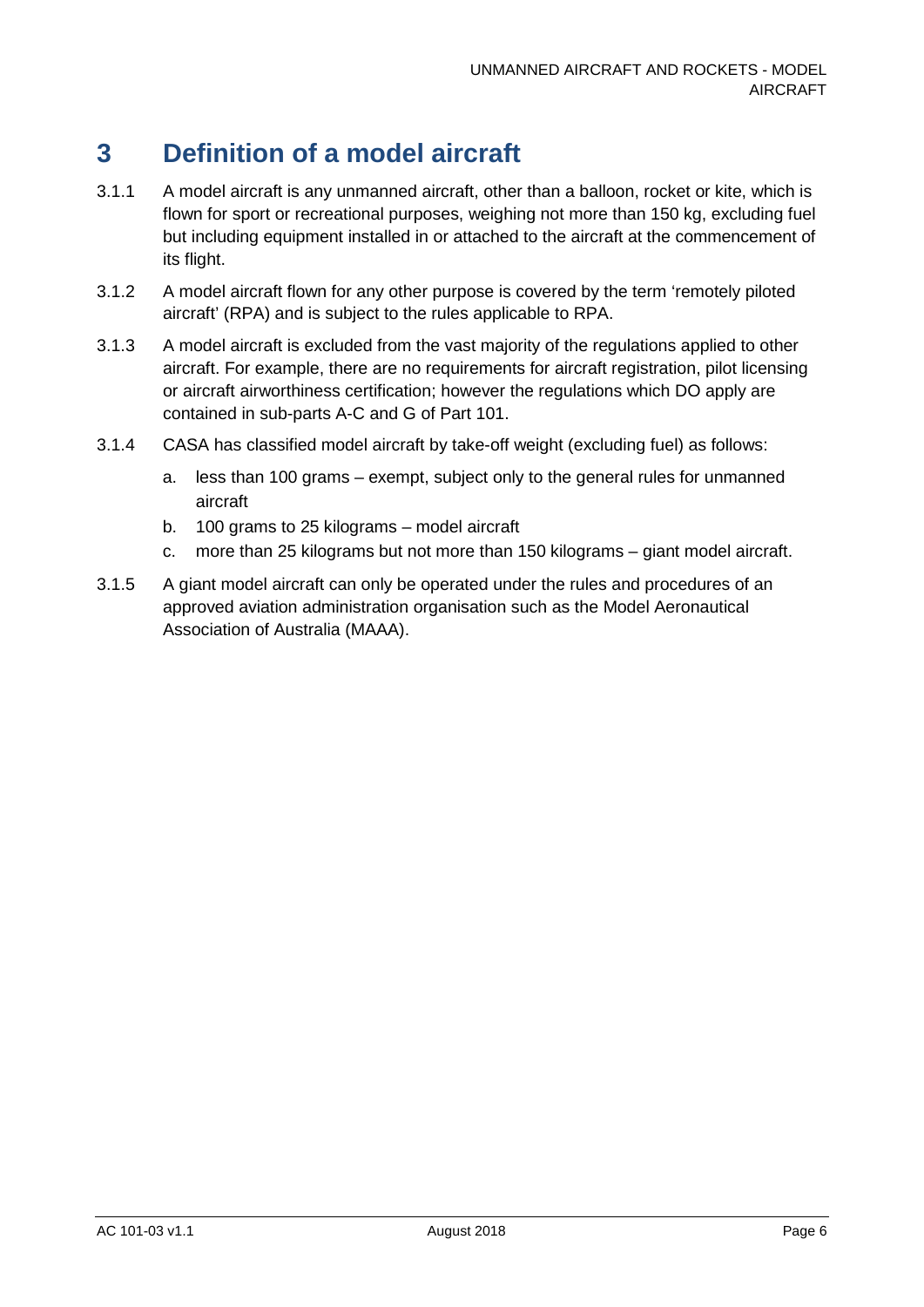## <span id="page-7-0"></span>**4 Learning to fly**

### <span id="page-7-1"></span>**4.1 Local model flying clubs**

- 4.1.1 If possible, contact and join a local model flying club there is no doubt that this is the best way to learn to fly.
- 4.1.2 There are numerous model flying clubs throughout Australia and most of them offer training in radio-controlled flying to beginners in the sport.
- 4.1.3 Details of your local clubs can be obtained from the associations listed in Appendix K, or you could enquire at your local model shop, or search online.

### <span id="page-7-2"></span>**4.2 Learning to fly without a model flying club**

- 4.2.1 It is possible to learn to fly without being a member of a club, but it can be difficult.
- 4.2.2 If you are unable to join a club to learn to fly, then try to get help from an experienced model flyer who will be able to guide you in your first efforts. Many models are available in computer simulator programs, but this is no substitute for face-to-face training.
- 4.2.3 Appendix A gives basic advice on radio-controlled model flying.

### <span id="page-7-3"></span>**4.3 Professional model flying training**

- 4.3.1 There are a number of organisations and individuals which offer commercial model flying training.
- 4.3.2 Details of these organisations are listed in specialist model flying magazines or can be obtained from local model aircraft supply shops and model flying associations.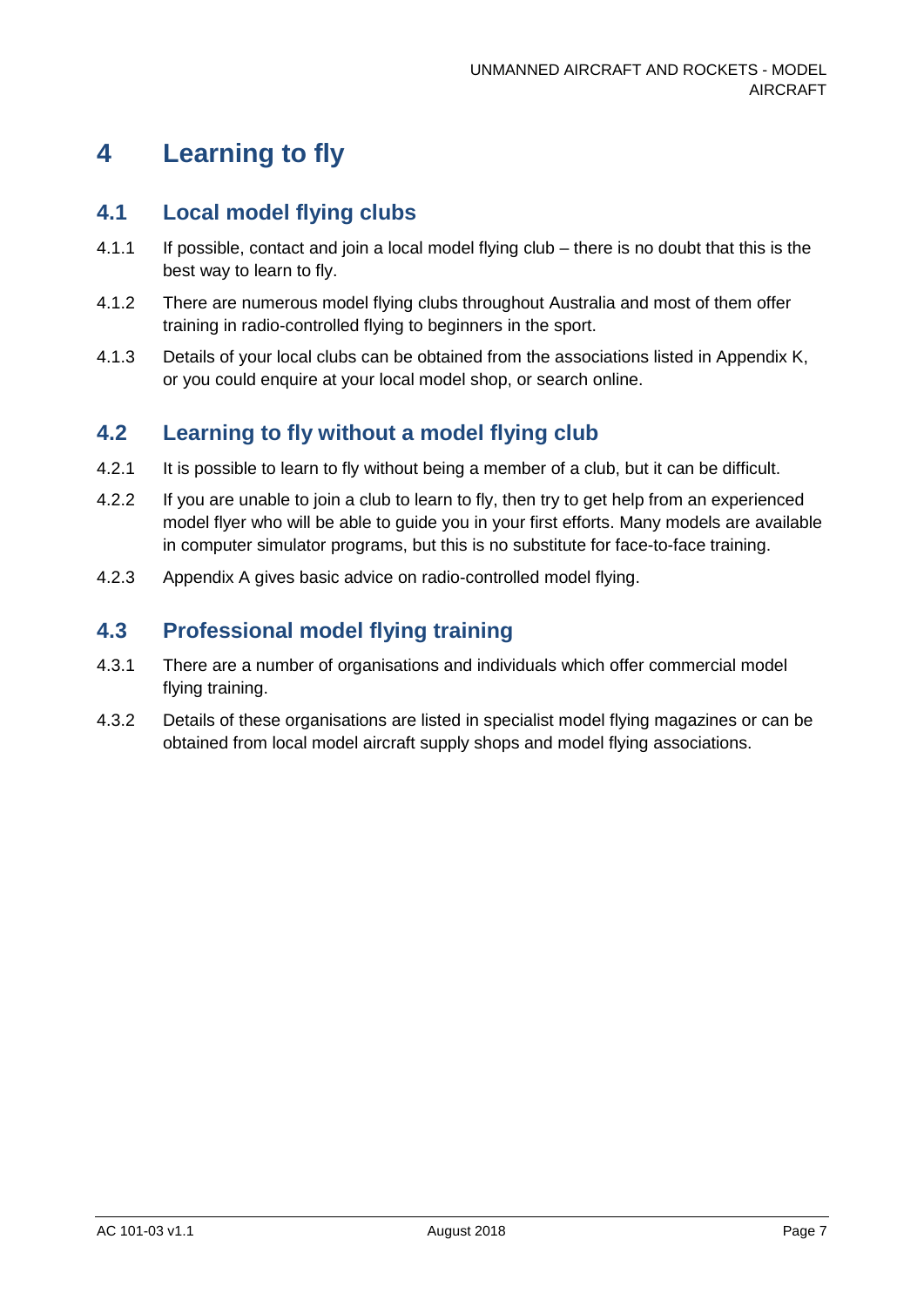## <span id="page-8-0"></span>**5 Model Aircraft Safety Considerations**

### <span id="page-8-1"></span>**5.1 Model aircraft flying – all models**

- 5.1.1 First, choose an unobstructed site and at all times keep a safe distance from:
	- a. persons
	- b. vessels
	- c. vehicles
	- d. structures.
- 5.1.2 Then, only fly:
	- a. in suitable weather
	- b. with regard to any other conditions such as local by-laws
	- c. with due consideration for other people and property.
- 5.1.3 Unless approval has been obtained beforehand, model aircraft must only be flown:
	- a. so as not to create a hazard to people or property
	- b. in visual line of sight (VLOS)
	- c. clear of the movement areas, runways and the approach and departure paths of aerodromes
	- d. below 400 ft Above Ground Level (AGL)<sup>[1](#page-8-2)</sup>
	- e. clear of a populous area, as defined under the regulations
	- f. at least 30 m clear of people not directly associated with the flight of the aircraft.
- 5.1.4 The following factors should be considered also:
	- a. Incorporation of an appropriate 'fail-safe' mechanism on the model (eg, 'return to home' function for when the control link is lost).
	- b. Ensuring that any load carried on the model is secure.
- 5.1.5 Model aircraft must not be operated within 3 Nm (5.5 km) of a controlled aerodrome.
- 5.1.6 Model aircraft must also not be operated within 3 Nm (5.5 km) of a non-controlled aerodrome, or helicopter landing site (HLS), *if there is a manned aircraft operating to or from the aerodrome*. This means that model flyers must not commence a flight and must land their aircraft when they become aware of a manned aircraft operating to or from the aerodrome/HLS. Once the manned aircraft has landed or departed, flying can commence or recommence as applicable.
- 5.1.7 Paragraph 5.1.5 above, does not apply to a model aircraft operated by a current member of the MAAA, provided the aircraft is operated in accordance with the MAAA Manual of Procedures.
- 5.1.8 When operating within 3 Nm (5.5 km) of an aerodrome/HLS, model operators must keep their aircraft outside the approach and departure areas and movement area of the

<span id="page-8-2"></span>j

<sup>1</sup> Unless operating in accordance with CASA EX156/17 and the MAAA Manual of Procedures.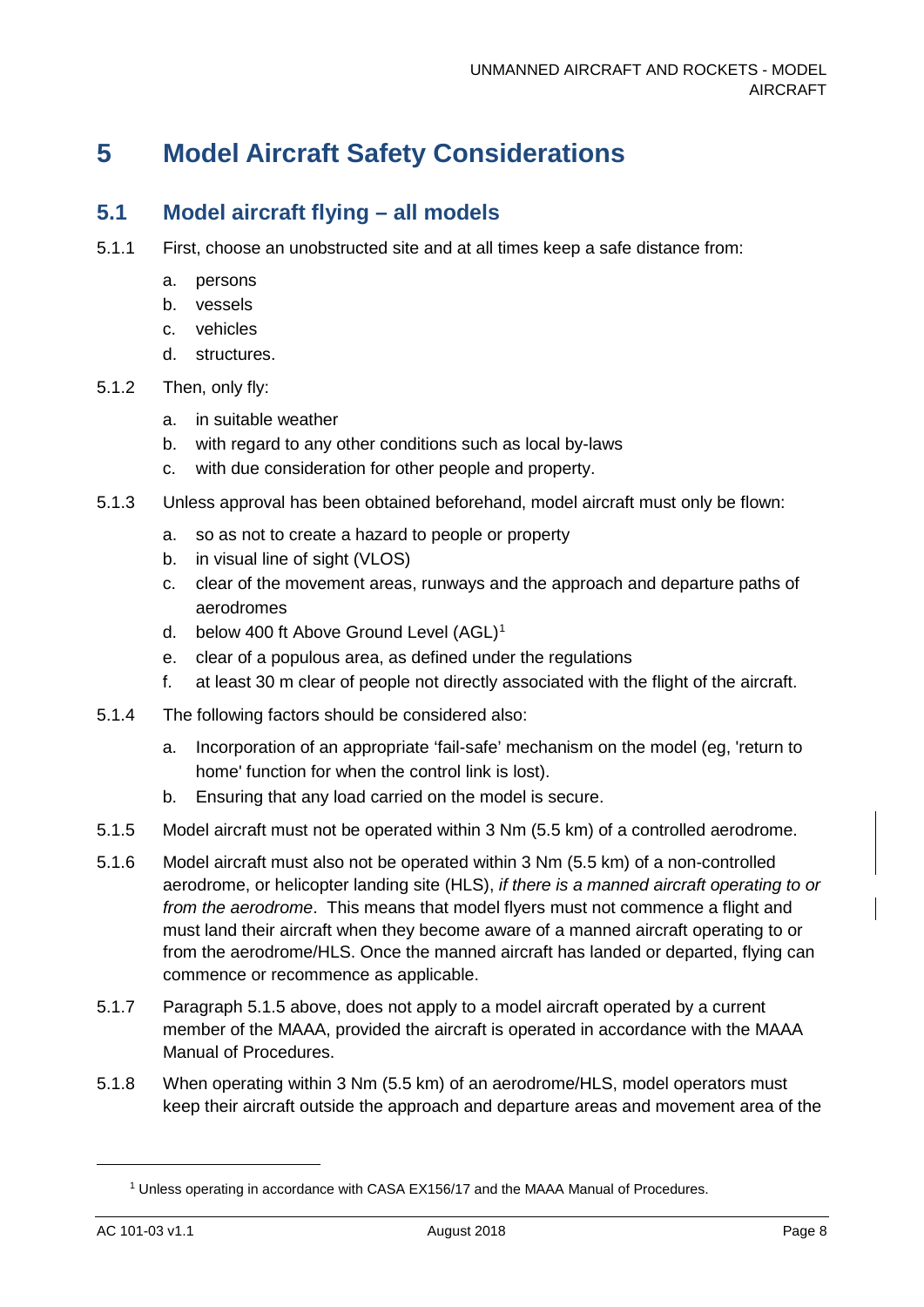aerodrome/HLS unless operating under a specific authorisation from CASA (Regulation 101.075).

Model aircraft must not be flown over an area of an area where a fire, police or other public safety operation is being conducted. These areas are identified, dynamically, in the CASA *'Can I Fly There?*' app, available for Android and iOS devices, with a web-based HTML5 version also accessible. Go to the relevant app store to download a free copy.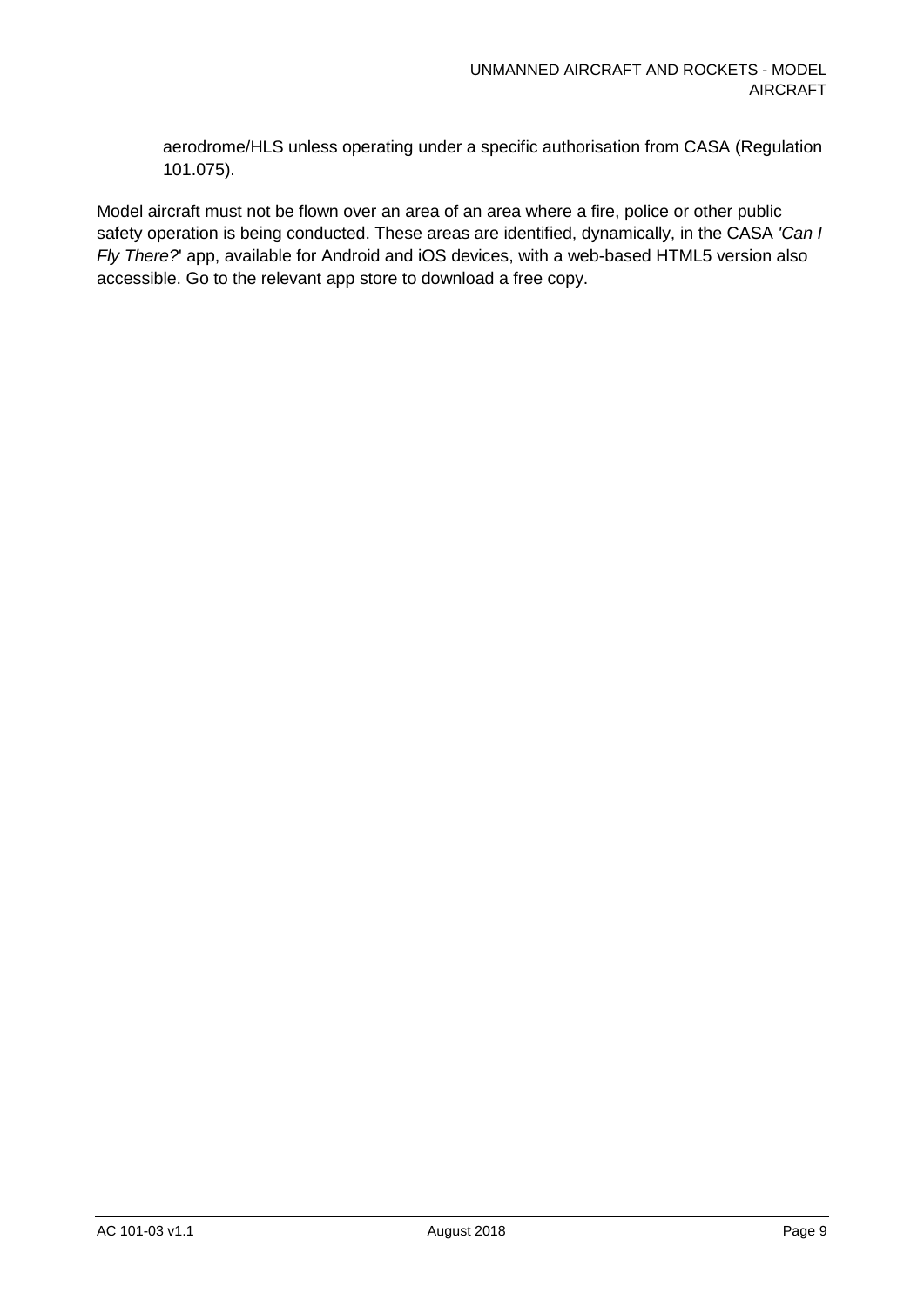## <span id="page-10-0"></span>**6 Model aircraft operating areas**

### <span id="page-10-1"></span>**6.1 Finding model flying sites for model aircraft**

- 6.1.1 Safe model aircraft flying below 400 ft AGL is possible in most areas of Australia provided that the model is kept away from areas where manned operations occur at low altitudes (eg, aerodromes, emergency operations) and populous areas.
- 6.1.2 Operators of all unmanned aircraft, including models, are required to obtain permission before flying a model above 400 ft AGL in controlled airspace unless operating under a specific CASA authorisation for this purpose. $2$  Such flights should generally be conducted in an ongoing approved area (eg, model aircraft club grounds), but one-off permissions for specific events may be issued by CASA.
- 6.1.3 While this means that a model aircraft may be flown above 400 ft AGL in certain circumstances, there are advantages in seeking approval for a permanent model aircraft operating area. Publication of the details of a model aircraft operating area means that other users of airspace will be advised where there is potential for conflict with model aircraft. Try to fly at these sites rather than applying for individual permissions. The model associations listed in Appendix J should be able to advise you of local sites.
- 6.1.4 A written permission for the use of a site may have conditions, such as a height limit and times of use. There may also be a requirement to notify air traffic control when the site is actually being used. There are many sites already established for this purpose.
- 6.1.5 Use the CASA mobile app 'Can I Fly There?' to identify the type of airspace where you intend to fly.<sup>[3](#page-10-3)</sup>, or check with the relevant CASA Regional Office using CASA's toll free number, 131 757.

<span id="page-10-3"></span><span id="page-10-2"></span><sup>&</sup>lt;sup>2</sup> The legislative instrument, CASA EX156/17, permits MAAA members flying in accordance with the MAAA Manual of Procedures to fly above 400 ft AGL, despite the prohibition in the legislative instrument CASA 96/17.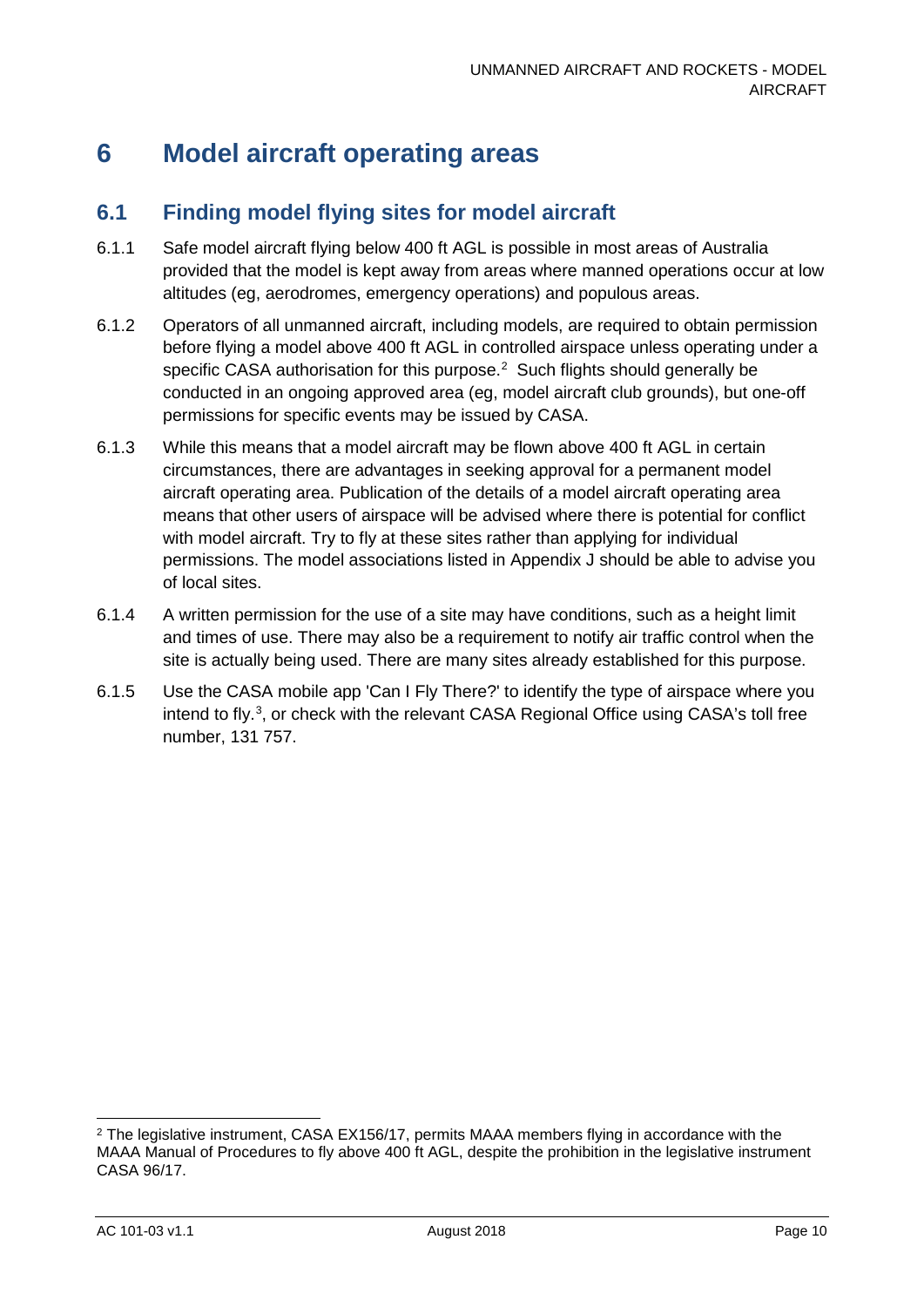## <span id="page-11-0"></span>**7 Commercial activities**

### <span id="page-11-1"></span>**7.1 Regulatory requirements**

- 7.1.1 A model aircraft is, by definition, one flown for sport or recreation. To fly the same aircraft for other purposes requires authorisation from CASA. See AC 101-10 if you are considering flying unmanned aircraft for other purposes.
- 7.1.2 Learning to fly model aircraft and teaching the sport do not require a CASA authorisation where there is no financial reward, or the aircraft weighs less than 2 kg and is operated in standard operating conditions.<sup>4</sup>
- 7.1.3 A person conducting commercial activities must do so in accordance with the rules applicable to Remotely Piloted Aircraft and must either have a licence and an operating certificate issued by CASA or qualify to operate under the 'Excluded RPA' provisions. The requirements for obtaining an operating certificate and Remote Pilot Licence are contained in sub-part F of Part 101, with guidance published in AC 101-01.

<span id="page-11-2"></span> <sup>4</sup> See Regulation 101.238 for the meaning of standard operating conditions.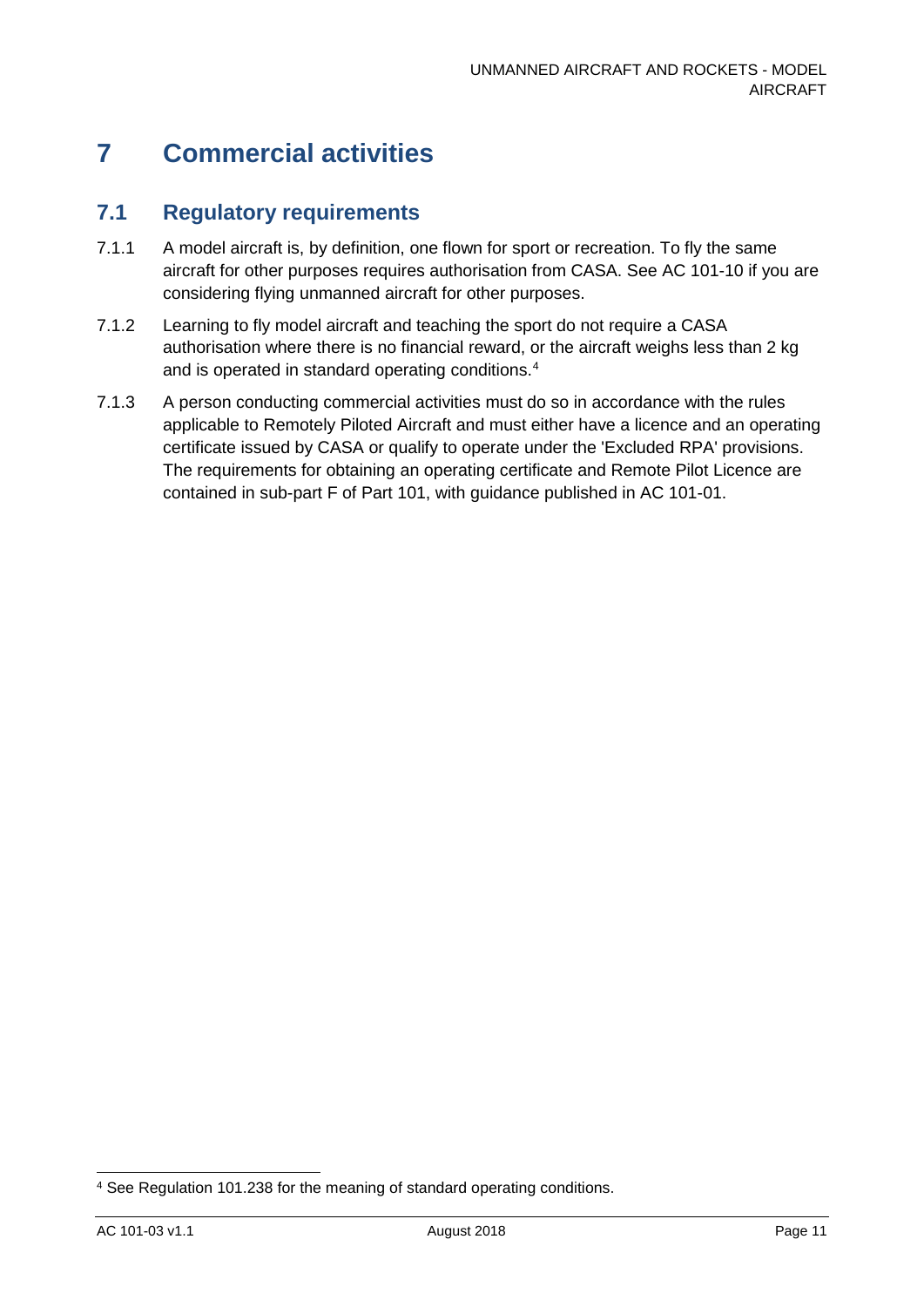# **Appendix A**

# **Radio-controlled models (general)**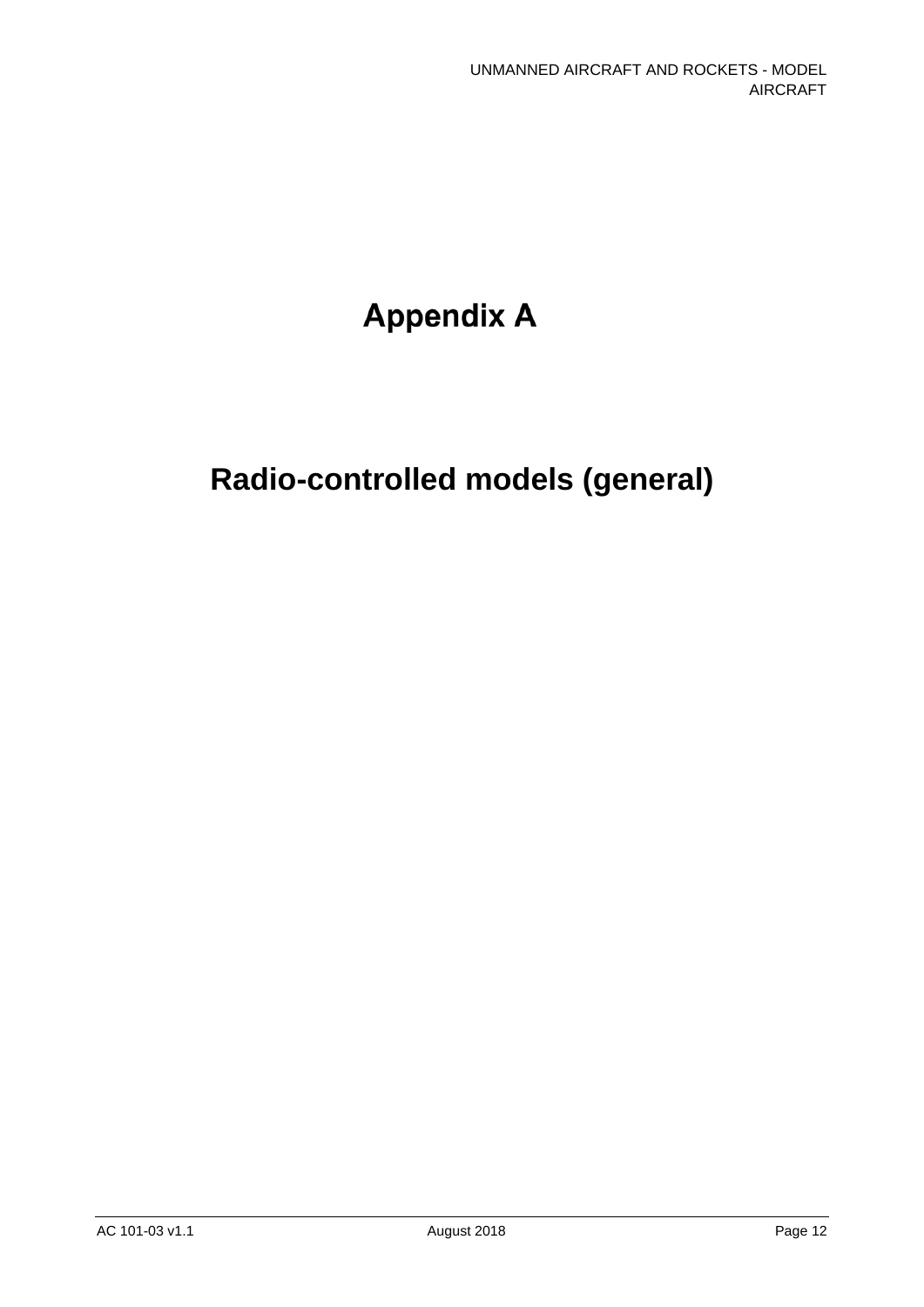### **A.1 General**

- **Always fly** with regard to the general regulations concerning radio-controlled flying covered in Sections 5, 6 and 7.
- Model aircraft should be thoroughly checked prior to each flying session and after any hard landing.
- Metal propellers must not be used on internal combustion engines or electric motors.
- All radio-controlled models are subject to in-flight vibration, landing knocks, transport damage etc. Take care that receivers and batteries are well protected, servos are fixed securely, control linkages (pushrods, snakes, closed loop etc) are robust enough for their purpose, are properly supported where necessary and are as slop free as possible and that all control surface hinges and horns are fitted correctly.
- It is recommended that you use soldered connections re-chargeable battery packs in your radio control equipment. Dry batteries may be adequate for use in transmitters but their use in airborne battery packs is not recommended.
- With new or repaired radio control equipment, a ground range check should be performed, preferably with the equipment installed in a model. With the majority of radio equipment look for a minimum ground range of around 50 metres with the transmitter aerial down and the model's controls still functioning correctly with no 'iittering'.
- It is also good practice to carry out a ground range check on your radio equipment at regular intervals, at least every few months, and a check is advisable if the equipment has not been used for a month or two.
- When starting an engine, make sure that the model is restrained and cannot move forward.
- When preparing for a flight, check that transmitter trims, rate switches etc. are in their correct positions and that each control surface on the model moves freely and in the correct sense.
- Immediately before take-off, flight controls should be checked again for full, free and correct movement under full power if applicable. If there are any doubts as to their operation, **do not fly**.
- Familiarise yourself with your flying area, noting where the no-fly areas are. These can include overflights of the pits and spectator areas. Also, note any access driveways or footpaths in the area. These may be unrestricted public use facilities.
- Before take-off, check that both ground and sky are clear and never take off or land towards other pilots, spectators or the 'pits' area.
- Maintain a clear view of the model and allow plenty of room between the flight path and spectators, other flyers or model 'pit' areas. Avoid flying between yourself and spectator or 'pit' areas, especially when landing.
- Always announce your intentions, especially when landing or taking off. Alert, other model aircraft pilots that you are either taking off or landing by verbal means. This will ensure that the landing area and take-off path can remain clear and safe to use.
- Avoid overflight of houses, domestic gardens, car parks, traffic or spectators. You have no control over people walking by at a reasonable distance from your takeoff/landing area, so you should take care not to overfly them at low level.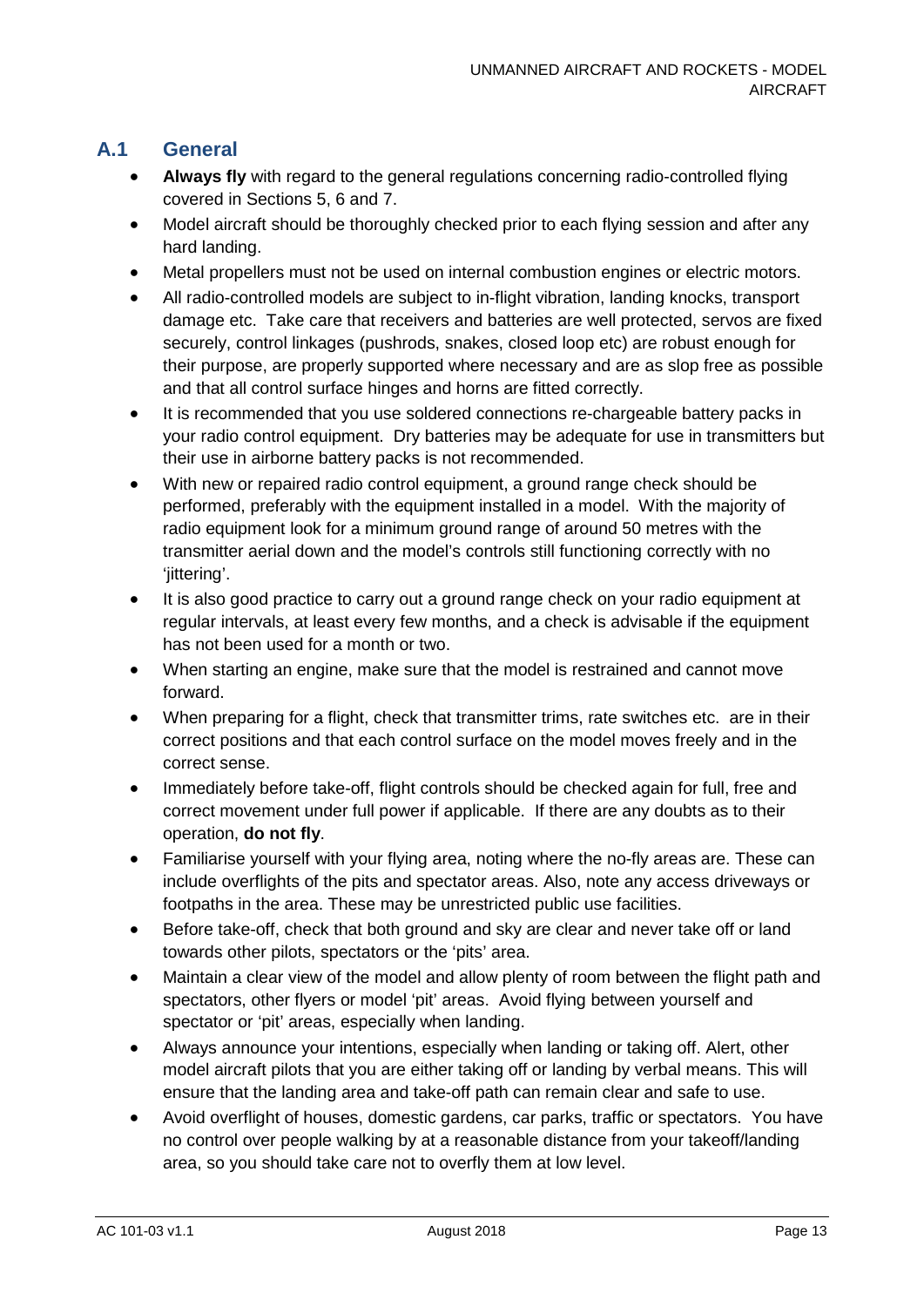- At any sign of malfunction or an unexpected loss of the model's parts, land as soon as it is safe to do so.
- When you decide to land, never assume that the landing area is clear. Always look and be prepared to land in a safe place away from your planned landing area if necessary. In all cases, the safety of people is paramount.

### **A.2 Pre-flying session checks**

On arrival at the flying site, **CHECK**:

- the airframe for any transit damage.
- that servos, linkages and any hatches are secure.
- the undercarriage for secure fixing and correct alignment.
- the propeller for damage and secure fixing
- that control surfaces are secure and move freely.
- the engine is securely attached to the airframe.

#### **A.2.1 Check before each flight (FM Transmitters)**

- If frequency control is in operation, obtain clearance to transmit.
- Switch transmitter **ON,** then receiver **ON**. Check that all controls operate freely and in the correct sense. Check that all control surfaces are in their correct positions with the transmitter trims at neutral.
- Look for any minor radio malfunctions such as slow or 'jittery' servos, glitches etc. If in doubt, **do not fly**.
- After starting a liquid-fuelled engine, allow it to warm up, check that the pick-up from idle to full power is satisfactory. Hold the model with its nose pointing upwards at a steep climbing angle for ten or fifteen seconds and check engine operation at full power. If an engine falters or cuts it is usually set too lean and must be re-tuned. Repeat the test until the engine runs correctly in the nose-up attitude.
- With the aircraft held securely on the ground, open up again to full power and recheck all flying controls again.
- Double Check that all transmitter trims, rate switches, mixers etc. are in their correct positions and that the transmitter meter is 'in the green'.

#### **A.2.2 Before flying**

- Be **S.M.A.R.T.** with your transmitter:
	- − **S**witch on
	- **Meter in the green (for FM transmitters)**
	- − **A**erial secure and extended
	- − **R**ate switches in all correct positions
	- **Trims all in correct position.**

#### **A.2.3 Checks after each flight**

- Receiver **OFF** then transmitter **OFF.**
- Clear the frequency control system if it is in operation.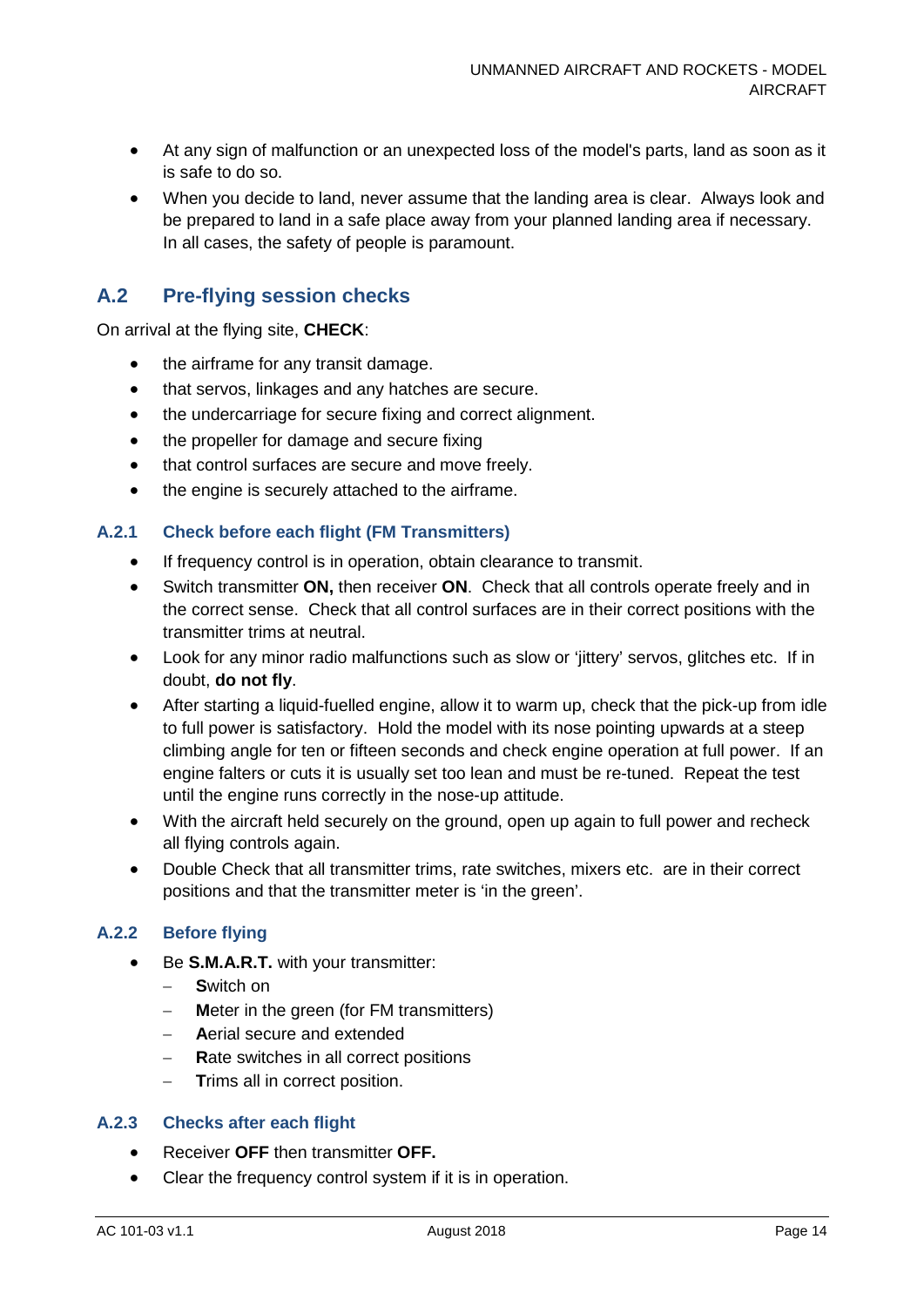- Check propeller, airframe, undercarriage, wing fixing etc. for security of fastening and for possible flight or landing damage.
- Remember avoid flying with a damaged aircraft or propeller, or with any possible radio problem.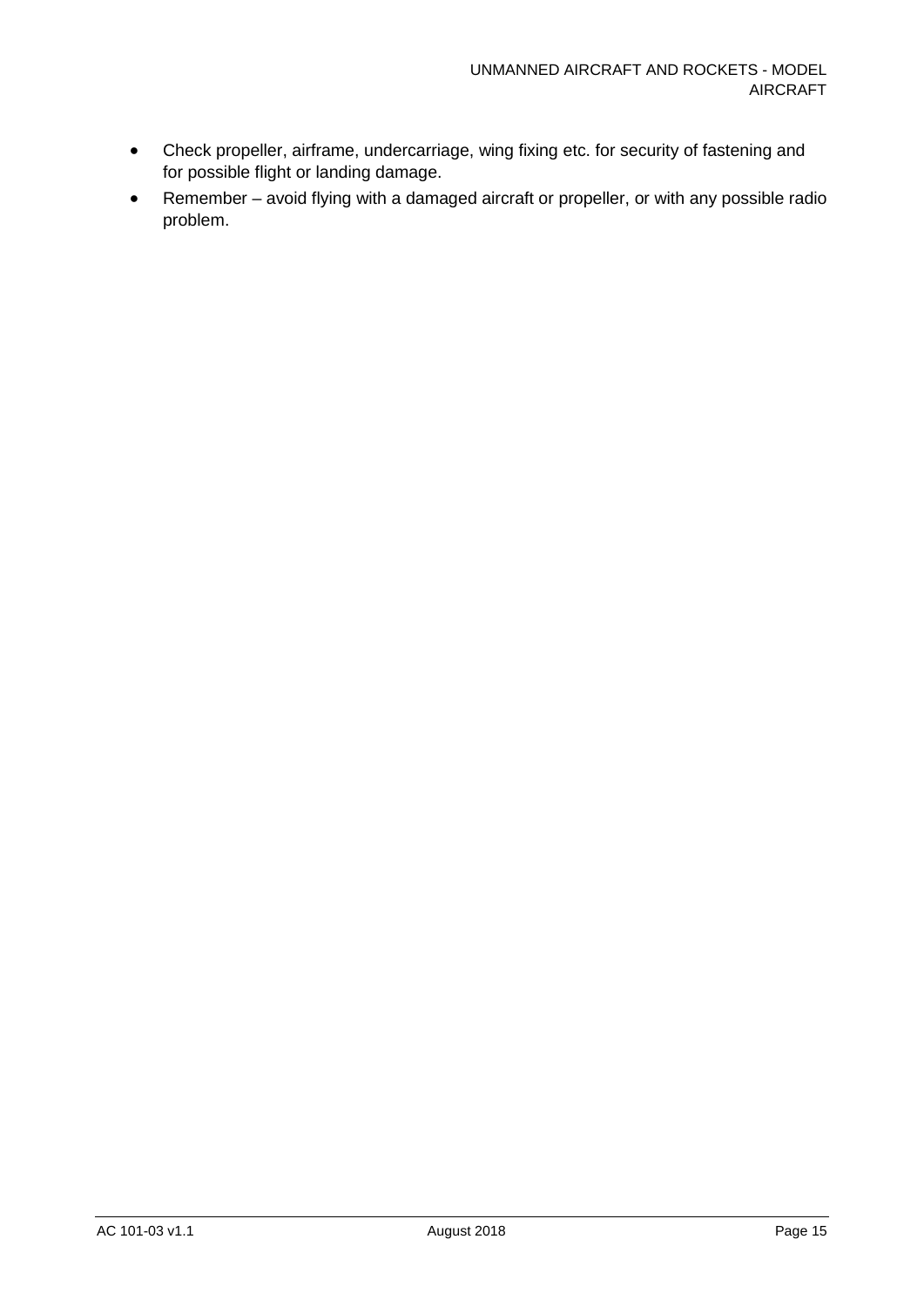# **Appendix B**

# **Radio-controlled helicopters**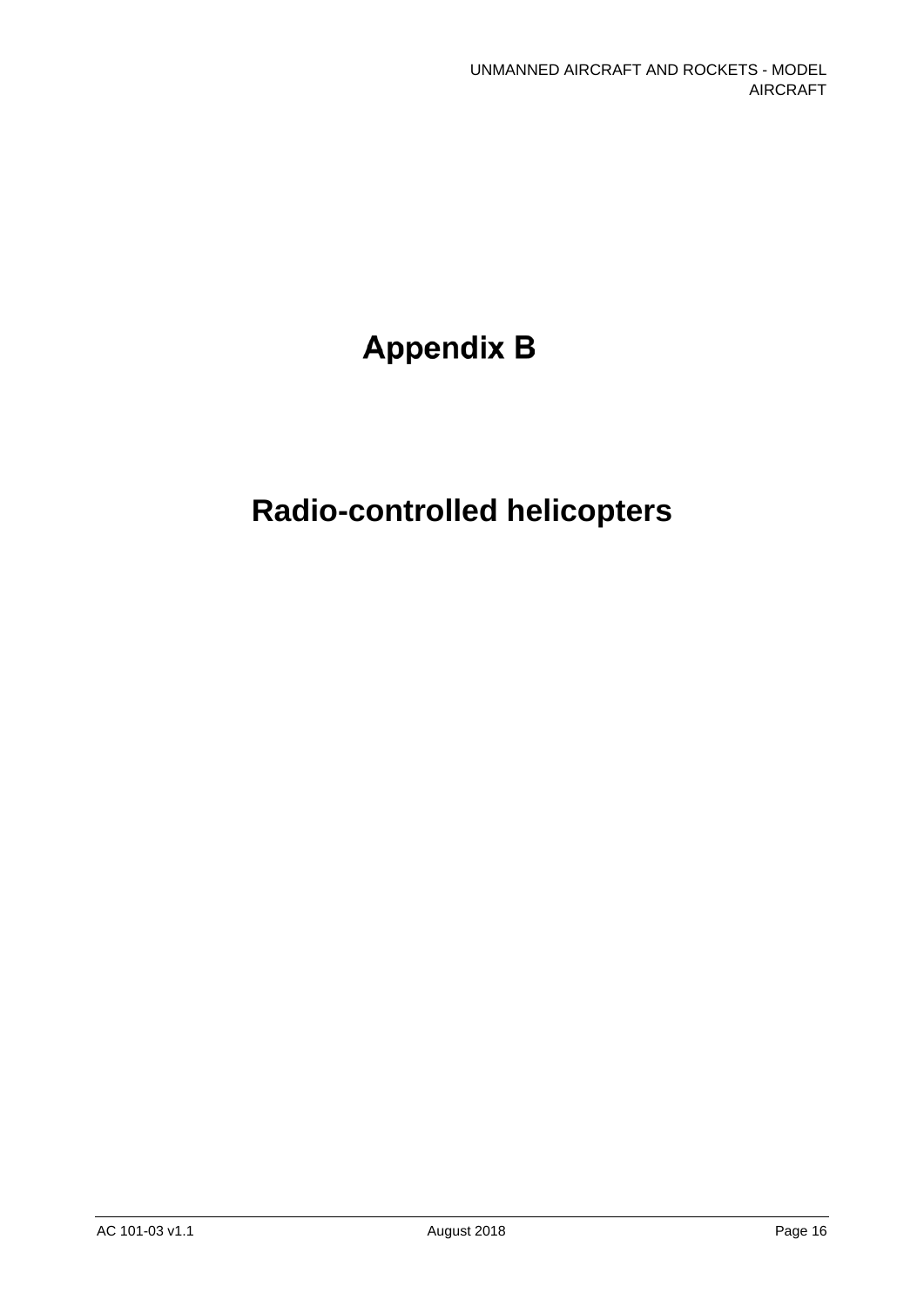### **B.1 General**

- Only fly with regard to the general regulations concerning radio-controlled flying covered in chapters 5, 6 and 7.
- Take care to use sites which are of a suitable size in relation to the type of manoeuvres to be flown by the model.
- Only fly after you have ensured that any spectators are well clear of the intended flight path of the model.
- When starting an engine-driven model in the pits, hold the rotor head firmly. When the engine is running carry the model a sensible distance from other people before running up or flying.
- Do not release the rotor of the model until you are sure that it is safe to do so.
- Never hold the model overhead to run up the engine or run the engine with no rotor blades fitted.
- Rotor blades should be carefully balanced before use.

#### **A model helicopter should not be flown or run up:**

- ln or near the 'pits' area or close to any spectators.
- Except as part of a manoeuvre well away from other people, they are not to be flown directly towards the pits area or any spectators.
- With metal rotor blades.
- With knife-sharp leading edges on main or tail rotors.
- With damaged or out of balance rotor blades. Note that blades, especially wooden ones, should be reinforced at the root with hardwood, glass-fibre or some other suitable material.
- With radio equipment resistant to shock and vibration.

#### **B.1.1 Checks before a flying session**

- Check all ball links for slop and change as necessary.
- Check that all rotor blades are in good condition with no damage apart from minor tip damage.
- Check for loose or missing nuts and bolts.
- Check that there is no backlash in the drive system apart from gear backlash which should not be excessive.
- Check that servos are secure and free from oil.
- Check that the fuel tank, if fitted, and all piping is secure.
- Check that the receiver aerial is secure and in good condition with no chafing or damage
- Check that batteries are properly charged and not damaged.

#### **B.1.2 Checks before each flight**

- If a helicopter suffers damage or a heavy landing, re-do all the pre-flying session checks.
- Check all controls before starting especially for binding links or slowing of servos.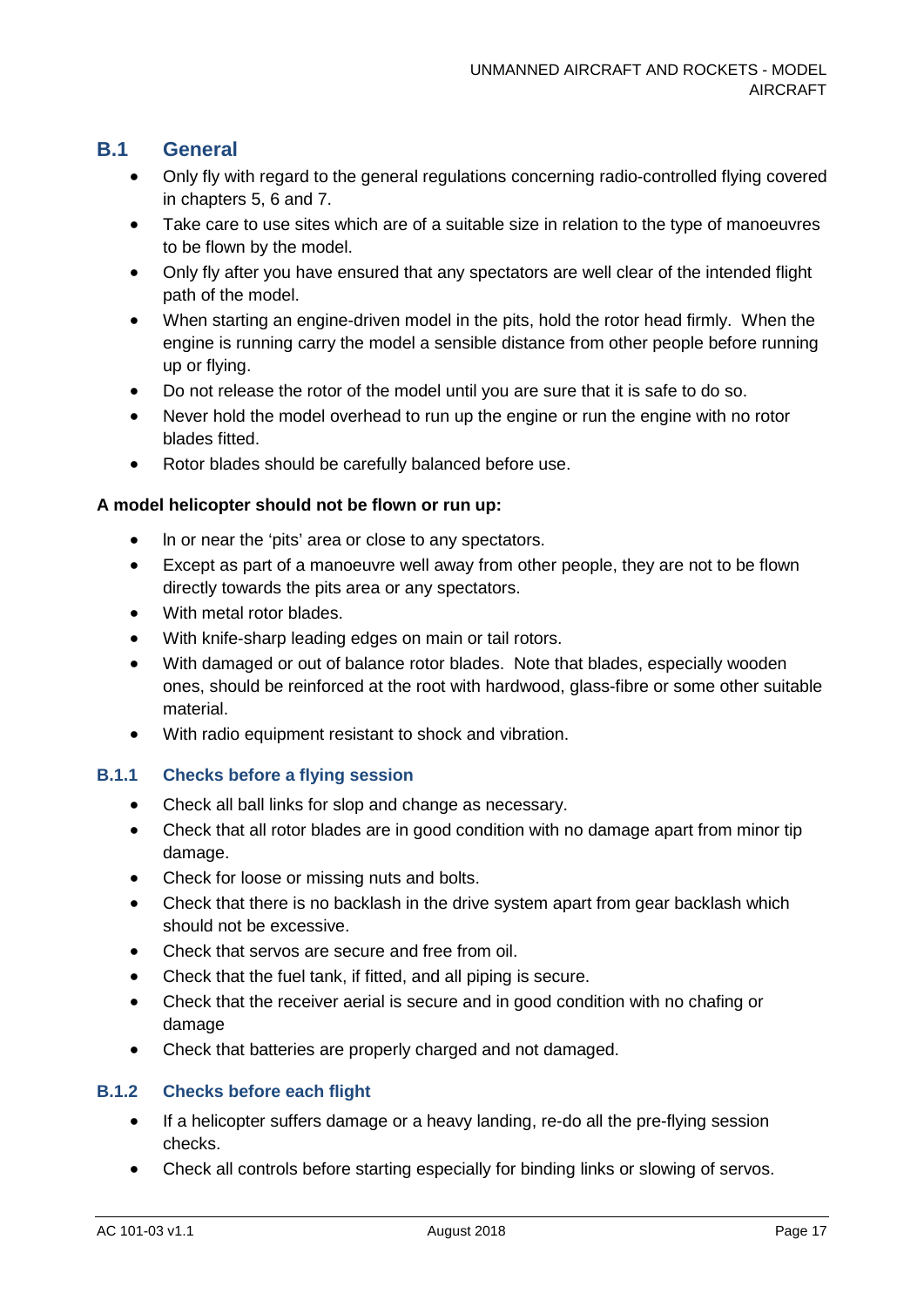- Check that the receiver aerial cannot become entangled with any moving or rotating part.
- Re-check controls at high rotor rpm just before lift-off. At the same time check main rotor blades for true tracking (the rotor disk should be clear and steady). Any excessive vibration should be eliminated before flight.
- Double check that all switches on the transmitter are in their correct positions before **EVERY** flight.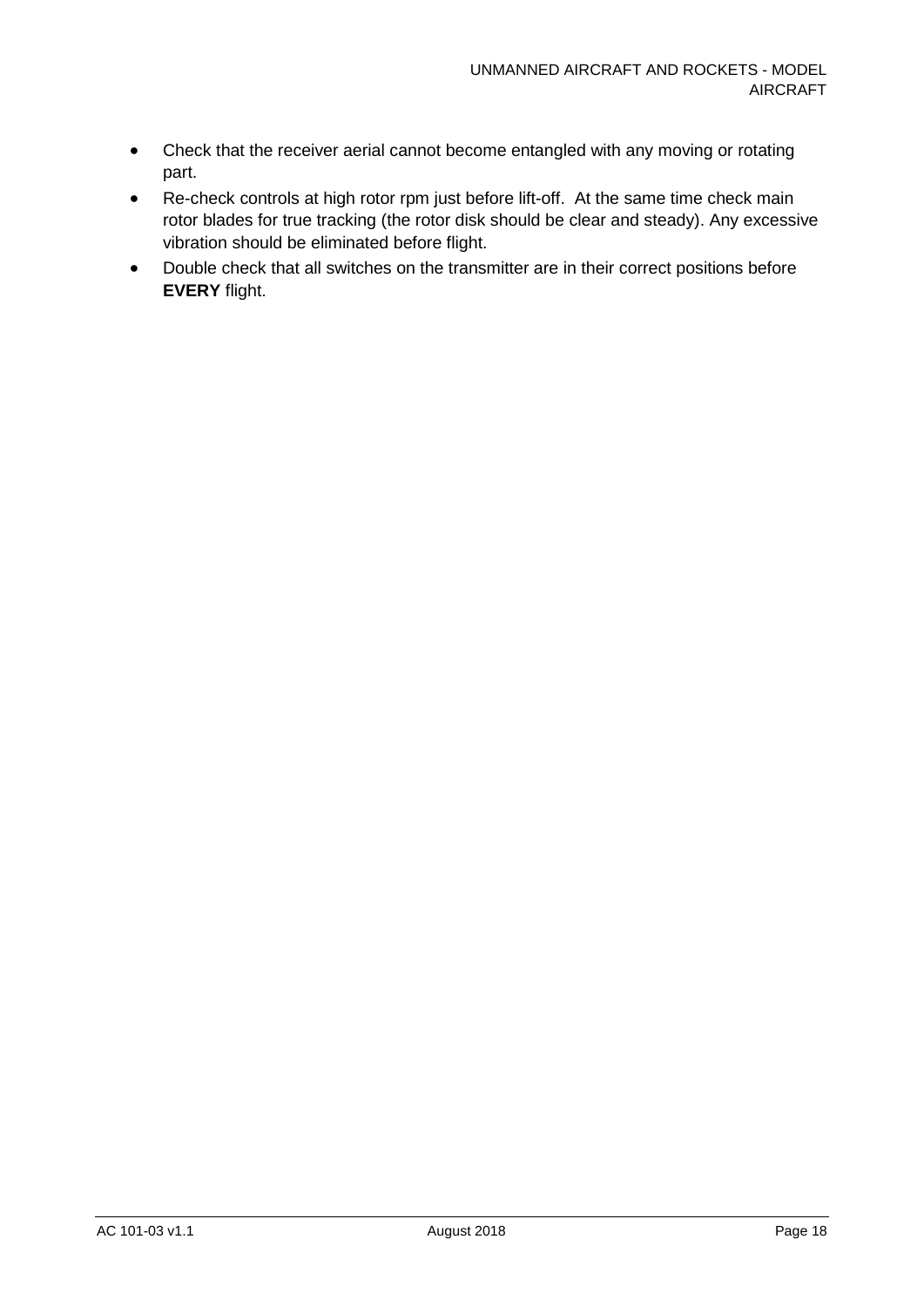# **Appendix C**

# **Radio-controlled silent flight (gliders and electric-powered models)**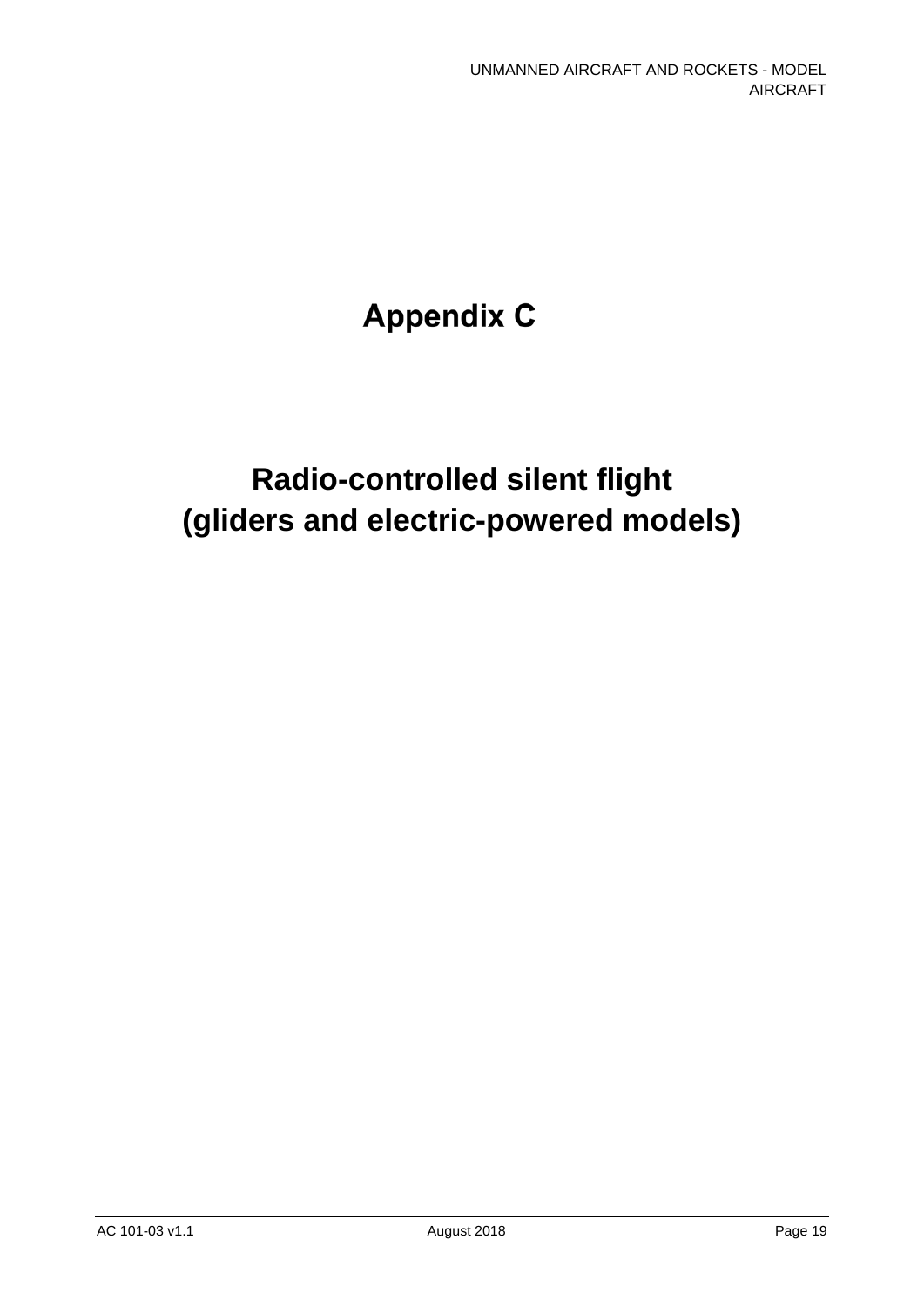### **C.1 General**

- Flying radio-controlled gliders and electrically powered models are essentially safe and environmentally acceptable pastimes provided a few basic safety precautions are taken.
- Passers-by and others who may be watching the flying, particularly at slope soaring sites, tend to be unaware of the presence of gliders because gliders do not have engines or propellers and so do not make a noise. The pilot must, therefore, exercise even greater caution and awareness when flying on sites where the public are likely to be present.
- If learning to fly, the best possible advice is to seek the help of members of your local club. The shop where you bought the model will usually help to put you in contact with such a club. The MAAA and other specialist aeromodelling associations, such as the Australian Miniature Aerosports Society (AMAS), will also be happy to advise (see Appendix J for addresses).
- Before you even buy a model, local club members will be happy to advise on the best type of model to build and fly. They can advise on finishing the model and, most importantly, they can 'trim' the model for you so that it will fly safely.

### **C.2 Flying the glider**

#### **C.2.1 Launching**

- **When using a towline or bungee to fly from a flat field, always ensure that no other model is endangered** by checking above and behind before releasing the model. Models landing always have priority over models launching.
- **Ensure that any spectators are standing behind the launch point** so that if the model veers to either side, the spectators are not at risk.
- **When setting out the bungee or towline**, make sure that, when it disengages from the model, it will not fall across powerlines, or adjacent roads or pathways where passing vehicles or pedestrians could become entangled.
- **Check the proper operation of the radio and the movable surfaces of the model before any launch**. A previous hard landing may have caused some unseen damage. Such a check will safeguard your model and will also minimise the risk to bystanders, nearby property and vehicles.

**If in doubt, do not fly.**

#### **C.2.2 Flying**

- **When learning to fly, try to keep the model upwind** and leave yourself with plenty of altitude to make a proper landing approach.
- **Avoid flying the model directly into or across the sun**; the glare may cause you to lose sight of the model and effective control may be lost. Good sunglasses can minimise this problem and also protect your eyes.
- **Do not let the model fly too far downwind**. The smaller the model appears, the more difficult it is to fly, and orientation becomes more of a problem. Know the limitations of your eyesight and always fly within 'easy' visual range.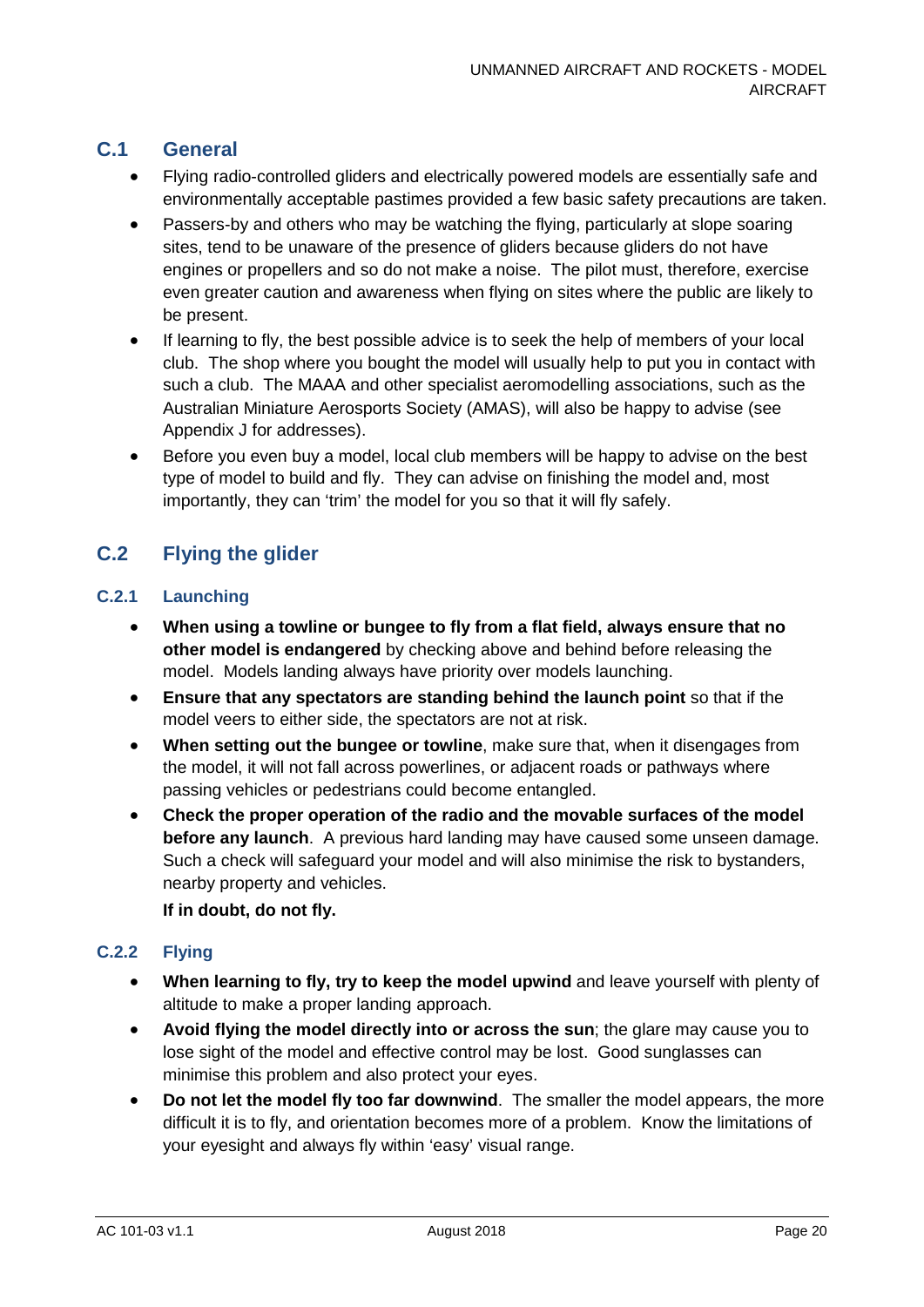#### **C.2.3 Landing**

- **Before launching, select your landing area.** This should be free of obstructions on the approach, which should always be into wind so as to reduce the speed of the model over the ground.
- **If possible, avoid overflying other pilots' transmitters** as this may cause radio interference when using FM frequencies.
- **Try to stay away from trees, buildings and other structures** which may cause turbulence, making the model difficult to control.
- **Be particularly vigilant for bystanders especially children** who may be unaware of the presence of the model as it lands.

### **C.3 Electric-powered models**

For electrically powered models, all the safe operating conditions described in **Appendix A** apply. In addition:

- When fast charging batteries, use a battery charger equipped with either a timer or a voltage or temperature-controlled cut-off. Overcharging batteries at high currents can be dangerous. Lithium batteries can be very dangerous if they are not treated with care. A hard-landing or crash may render a battery unsafe. Do don't store damaged batteries in cars or homes.
- Ensure batteries are fully discharged before recycling them.
- Burial in sand is a good way to extinguish a Lithium-Polymer (LiPo) battery fire. Do NOT use water or salt water.
- Lithium batteries/cells require a special charger, or they may catch fire/explode. Do not fly with unsafe batteries. This includes puffed and damaged cells.
- It is recommended that LiPo batteries are kept balanced and not over-discharged.
- LiPo battery-powered model aircraft should not be flown during periods of total fire bans.
- Ensure that the 'bind' sequence has been completed and the model responds to all intended commands.
- If the receiver has a programmable 'fail-safe', ensure that the throttle is set to 'stop'.
- Check carefully that motor operation does not interfere with the radio control equipment in the model. A range check with the motor on and off should be carried out with all new installations. If in doubt, **do not fly**.
- Current flows in the battery-controller-motor setup of electric-powered models can be extremely high. Make sure that all cables and connectors are in good order and are robust enough to perform without overheating.
- Take great care when handling any electric-powered model that has its batteries fitted. The power and torque of electric motors can be very high, and contact between a turning propeller and any obstruction will not stop the motor but will just make it try to turn harder.
- If possible use a speed controller that incorporates a "safety circuit" that will not allow the motor to start unless the throttle has been brought back to the "stop" position.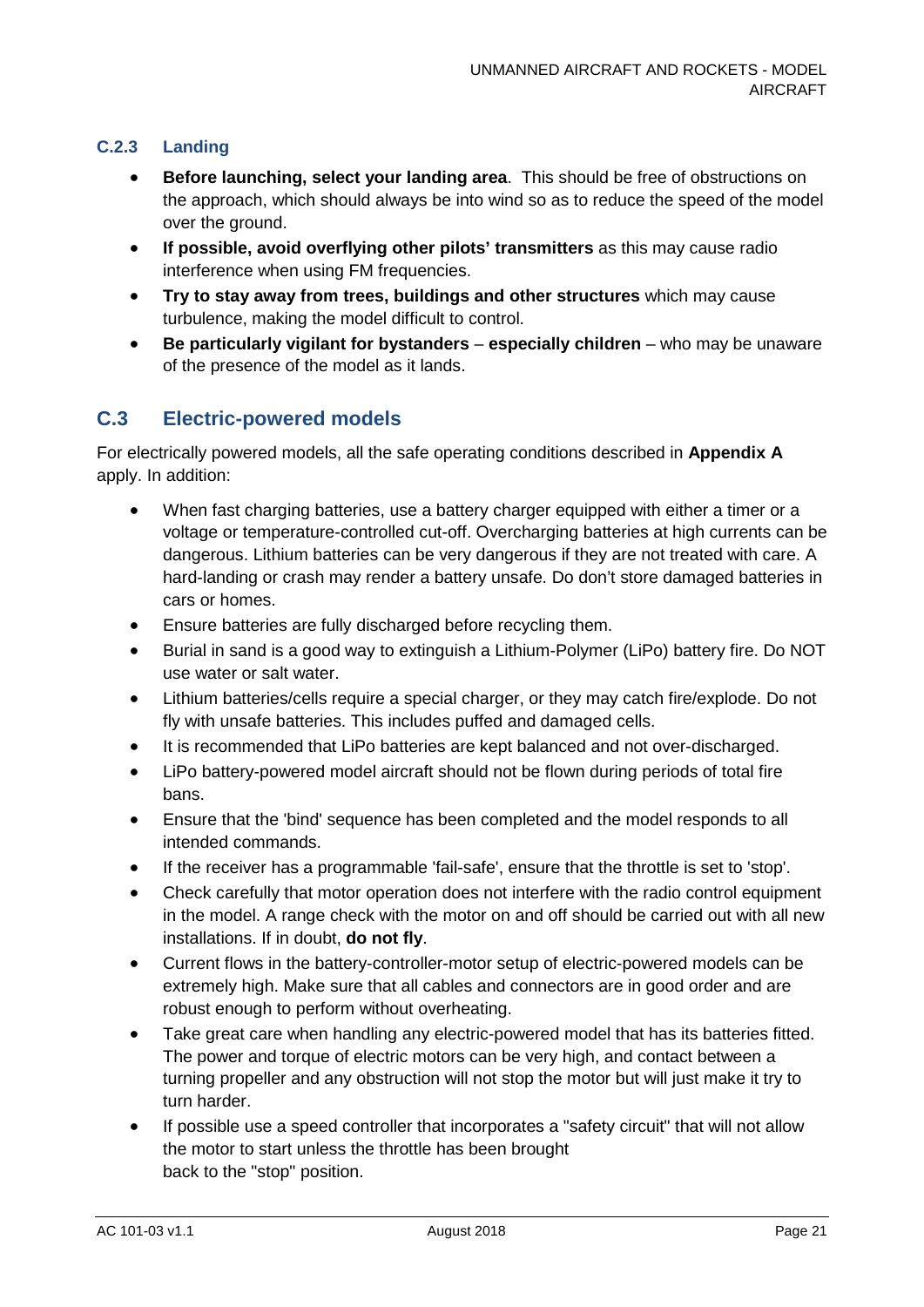- Disconnect your power pack as soon as possible after you have finished flying.
- Do not leave you model "armed" if unattended.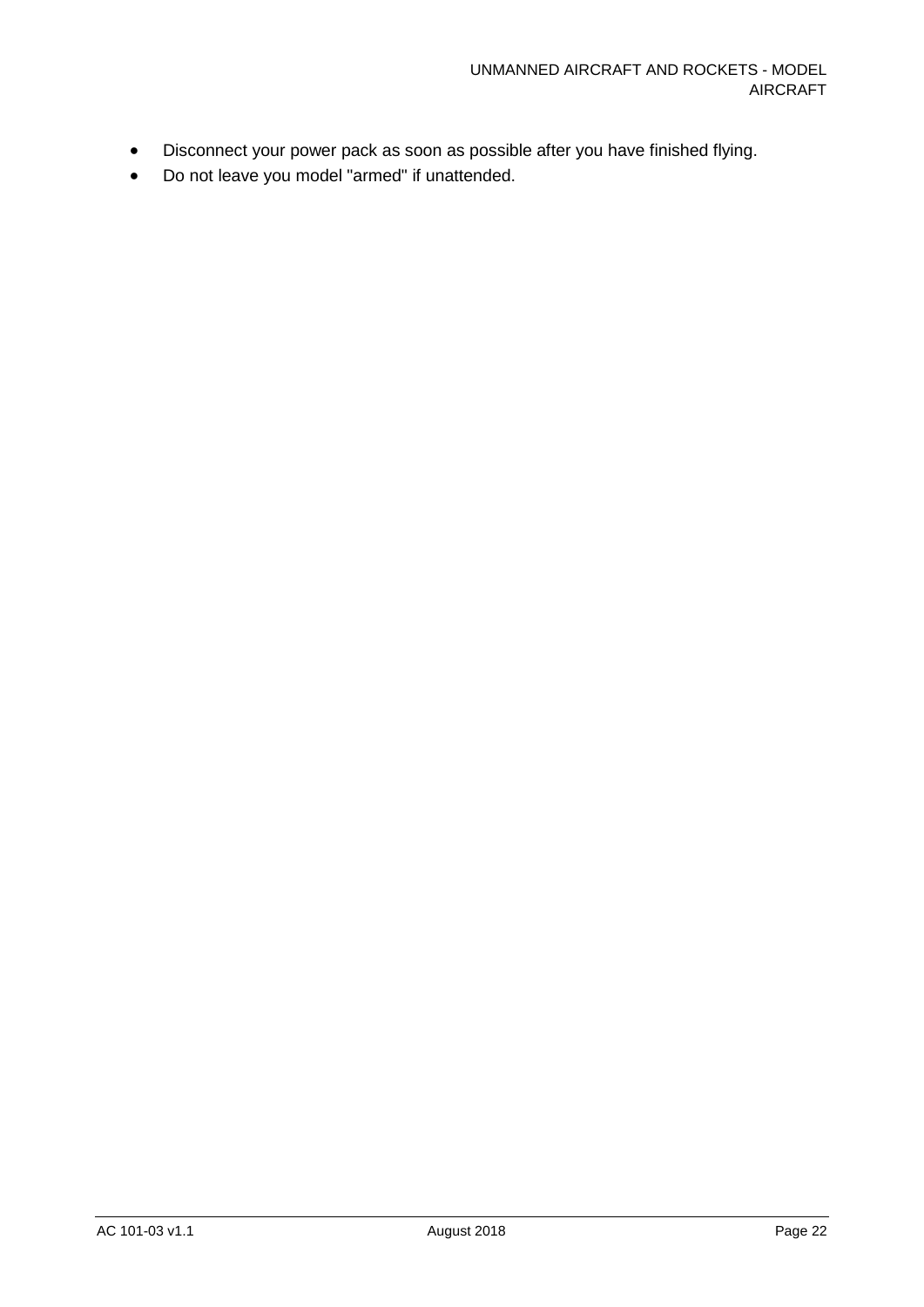# **Appendix D**

# **Gas turbine-powered model aircraft**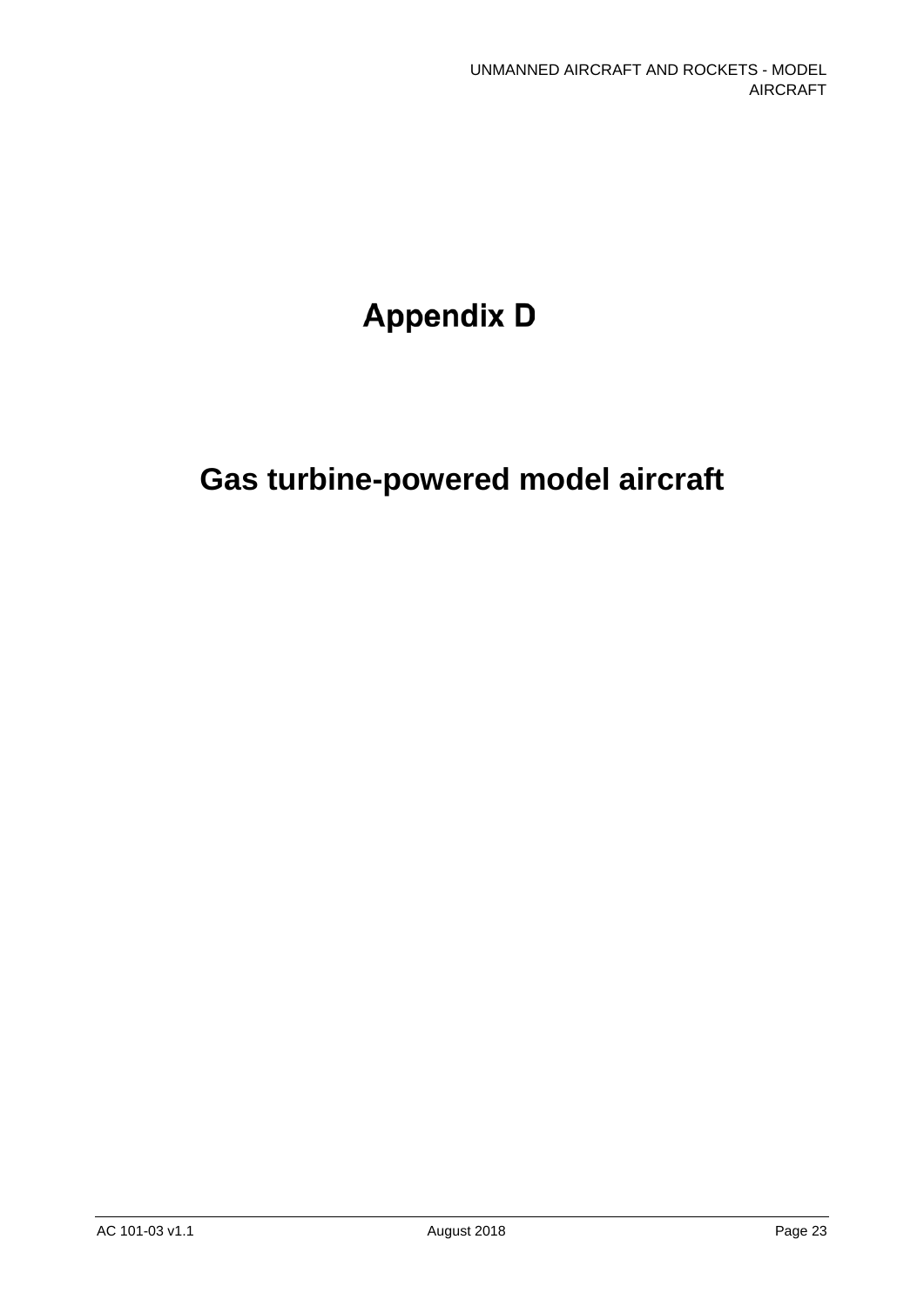### **D.1 Introduction**

Advances in ceramic bearing technology, microelectronics and some clever design work have enabled the development of the micro gas turbine engine for use in the propulsion of model aircraft. This development has opened up a new and very technical aspect of the model aviation.

Safety in the operation of any model aircraft is paramount, and even more so when using a turbine engine for propulsion. A turbine powered model aircraft is a very complicated and technical piece of equipment and is not recommended for a beginner to model aviation.

Aircraft powered by gas turbine engines can be very dangerous in the hands of inexperienced operators and without specific safety precautions being in place. The engines operate at very high speed, over 100,000 revolutions per minute, and at very high internal temperatures. It is imperative that the builder has a very good working knowledge of the operation the engine being used. The airframe has to be built to a very high standard and this requires the builder being conversant with the use of materials such as composites, epoxy and polyester resins.

In addition, the aircraft are generally capable of flying at speeds up to 400 km per hour and are extremely agile. The high speed and high kinetic energy of turbine powered model aircraft require corresponding anticipation and skill to prevent the model exceeding altitude limits or infringing safety zones. The level of competence required to enable a pilot to fly a turbine powered aircraft is very high.

#### **The operation of gas turbine-powered aircraft can be dangerous for both the operators and the public.**

It is strongly recommended that a model aviation organisation with comprehensive safety precautions be contacted in order for the operator to be trained in the requirements. The model and the operating and flying ability of the pilot will almost certainly be checked before being allowed to fly.

#### **D.1.1 General**

In addition to the provisions in Appendix A, the following safety provisions should be observed when operating gas turbine powered model aircraft:

- Engine(s) should be in standard production configuration with no modifications other than those tested, documented, and approved in writing by the manufacturer.
- Engines should be operated in accordance with the manufacturer's operating guidelines at all times.
- Only fuels such as kerosene, propane, dieseline and gasoline should be used.
- Propane powered engines should be isolated to prevent cross ignition in multi-engine installations.
- Tailpipes should be directed away from other personnel and public.
- A fire extinguisher should be present during all operations.
- Gas turbine-powered model aircraft should not be flown during periods of total fire bans.
- Refuelling areas should be established well clear of people and operating aircraft.
- Any engine involved in a crash should not be operated until inspected by the manufacturer or approved service centre, prior to operating and flying again.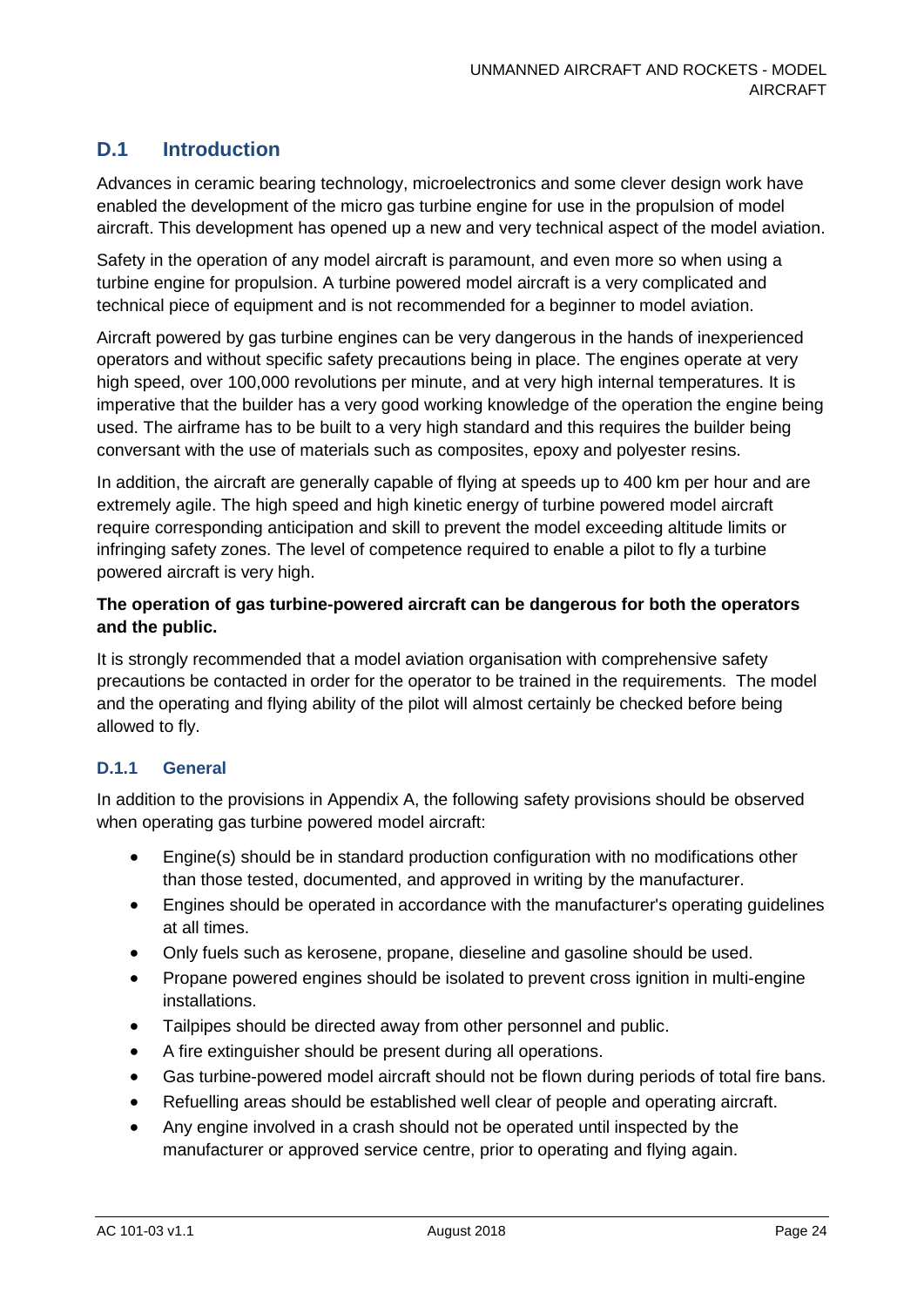#### **D.1.2 Aircraft**

- In addition to standard engine fuel control, a fail-safe FUEL SHUTOFF VALVE should be installed for remote operation by the pilot.
- The engine should have over-speed prevention.
- Wheel brakes should be fitted if the aircraft cannot remain at rest without external restraint when the engine is at idle speed.

#### **D.1.3 Home built turbines**

- All engines, including those built from recognised plans, should be inspected by an appropriately qualified person prior to installation in an airframe.
- Prior to flight test, an installation inspection should be performed which should include starting and ground running. The pilot should use this period to familiarize him- or herself with the handling characteristics of the engine and associated systems.
- Following a successful ground inspection, a flight test may be carried out well clear of all persons and populous areas.
- Engines installed in airframes not originally designed for turbine operations should also be inspected and test flown in a safe area.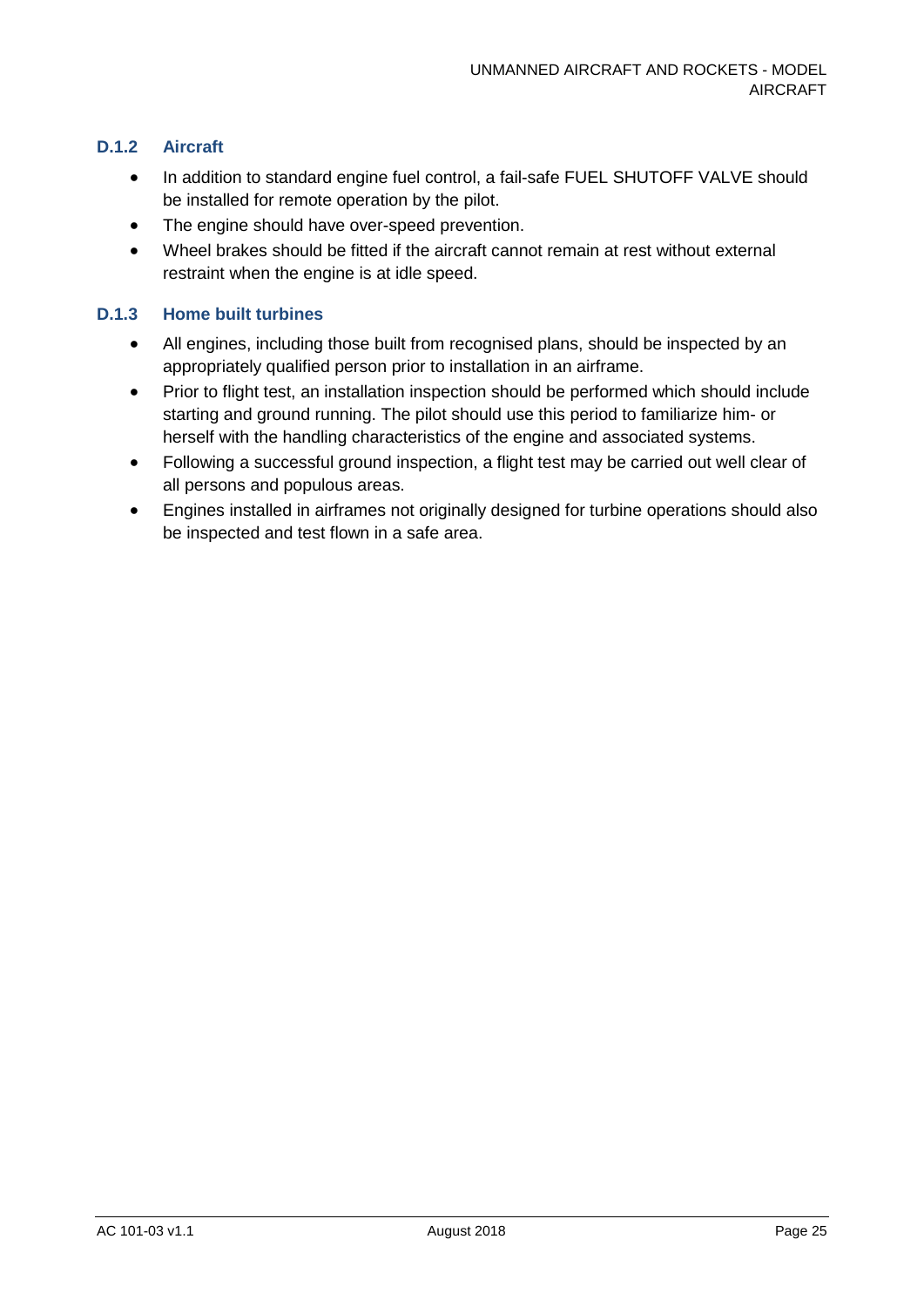# **Appendix E**

# **Models over 25 kg – Permissions**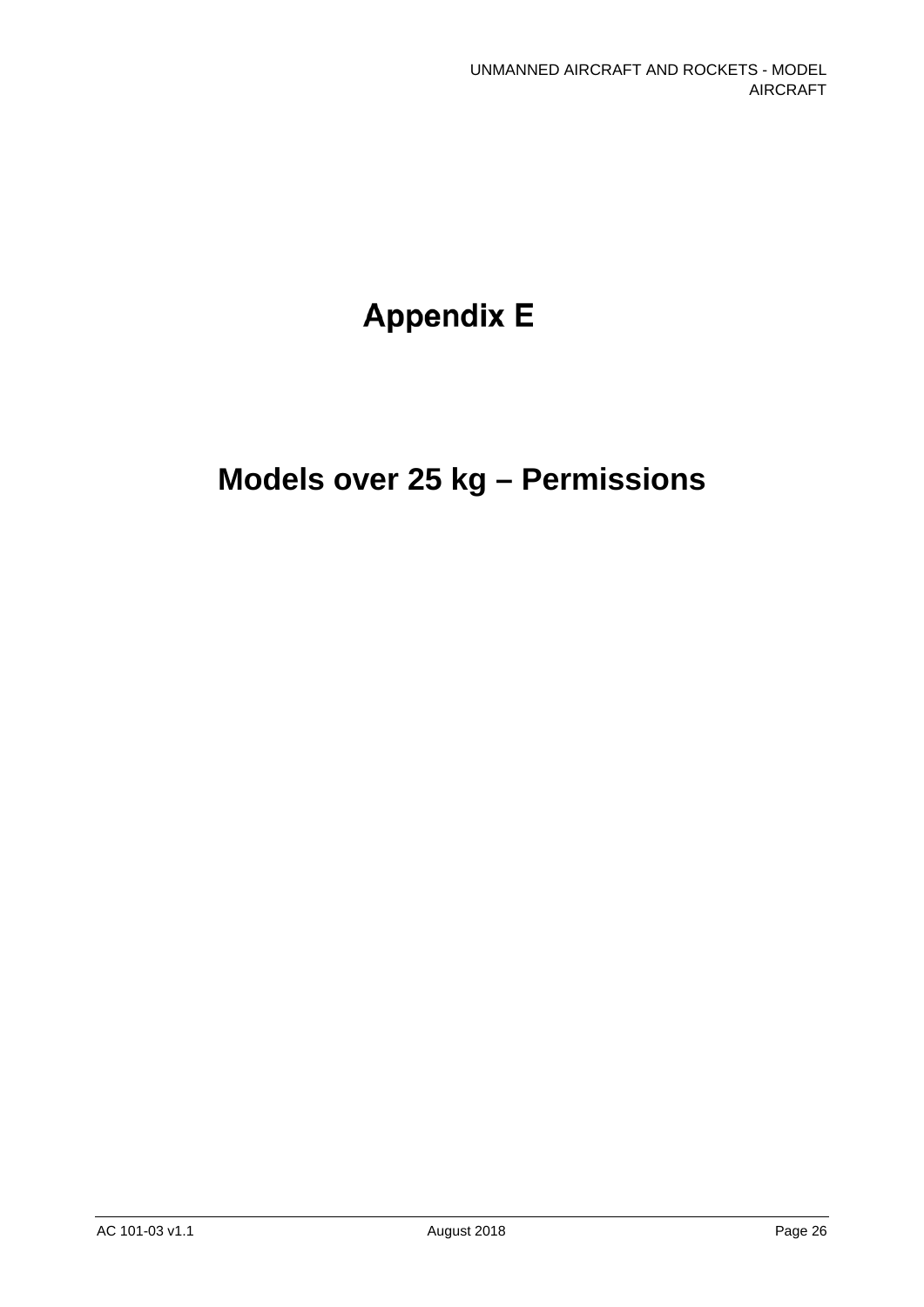### **E.1 The need for permission**

- Model aircraft weighing more than 25 kg but less than 150kg are subject to all of the safety rules of CASR Part 101 as well as the rules and procedures of an approved model aircraft club or association.
- Any permission will only be issued once it has been determined that the model is designed and built to a satisfactory standard.
- Model aircraft that weight more than 150kg are large RPA and require the operator to hold a RePL and ReOC. See AC101.01 for more information on large RPA.
- **Any person or group contemplating building an aircraft that is likely to weigh more than 25 kg should apply at an early stage to one of the modelling associations for advice** (See Appendix J).

### **E.2 Design and build advice and inspection**

- The modelling association contacted will advise on the availability of a member in the builder's area who will be able to supervise and assist with the project.
- The assisting member will confirm satisfactory design and build standards, it is particularly important to build to a schedule if the construction does not readily allow access to all parts of the model for a final inspection – such as box sections.
- Assistance and advice may be subject to membership of an appropriate association.

Any special operating conditions applicable to the model can also be recommended at this stage.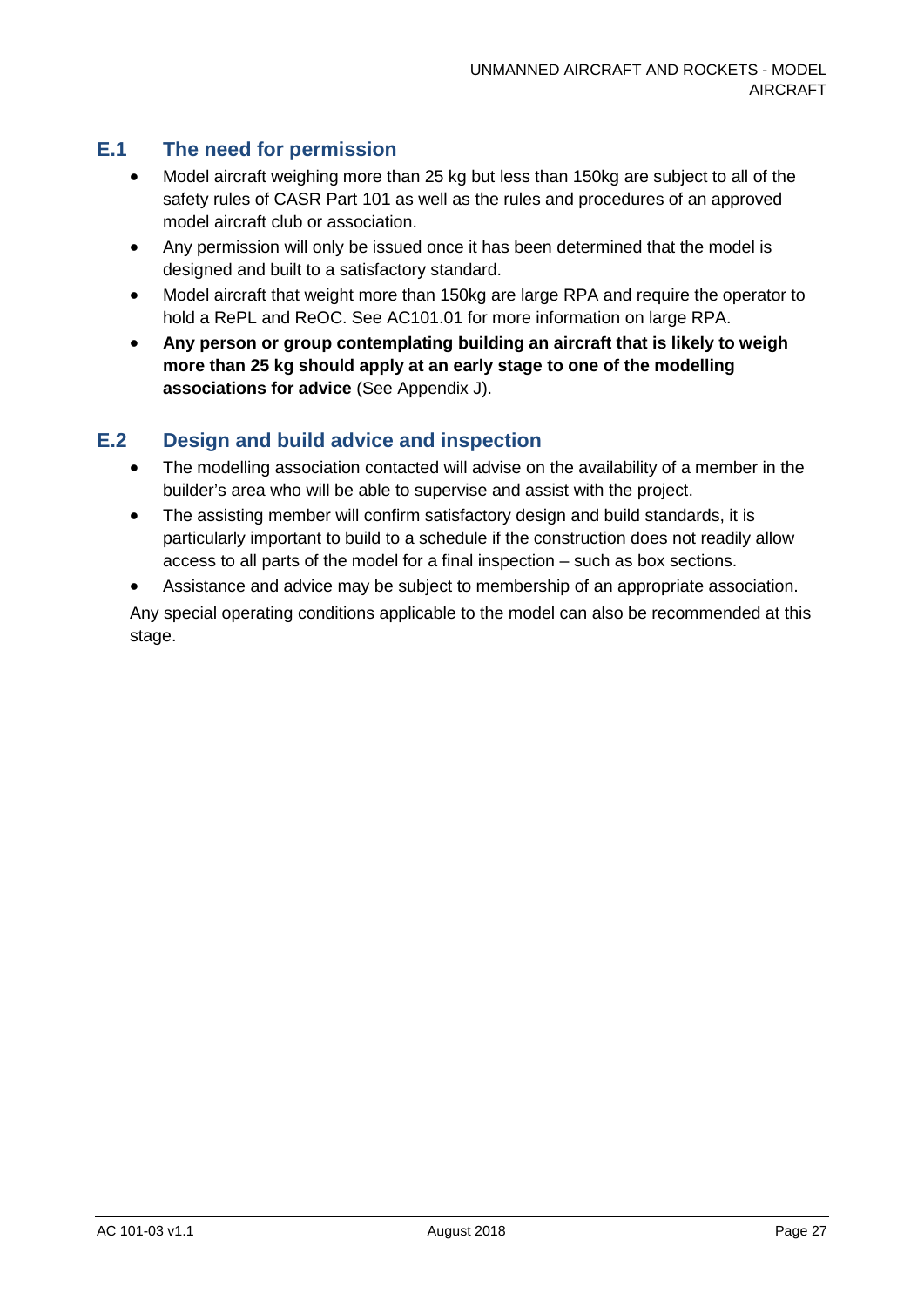# **Appendix F**

# **Free-flight models**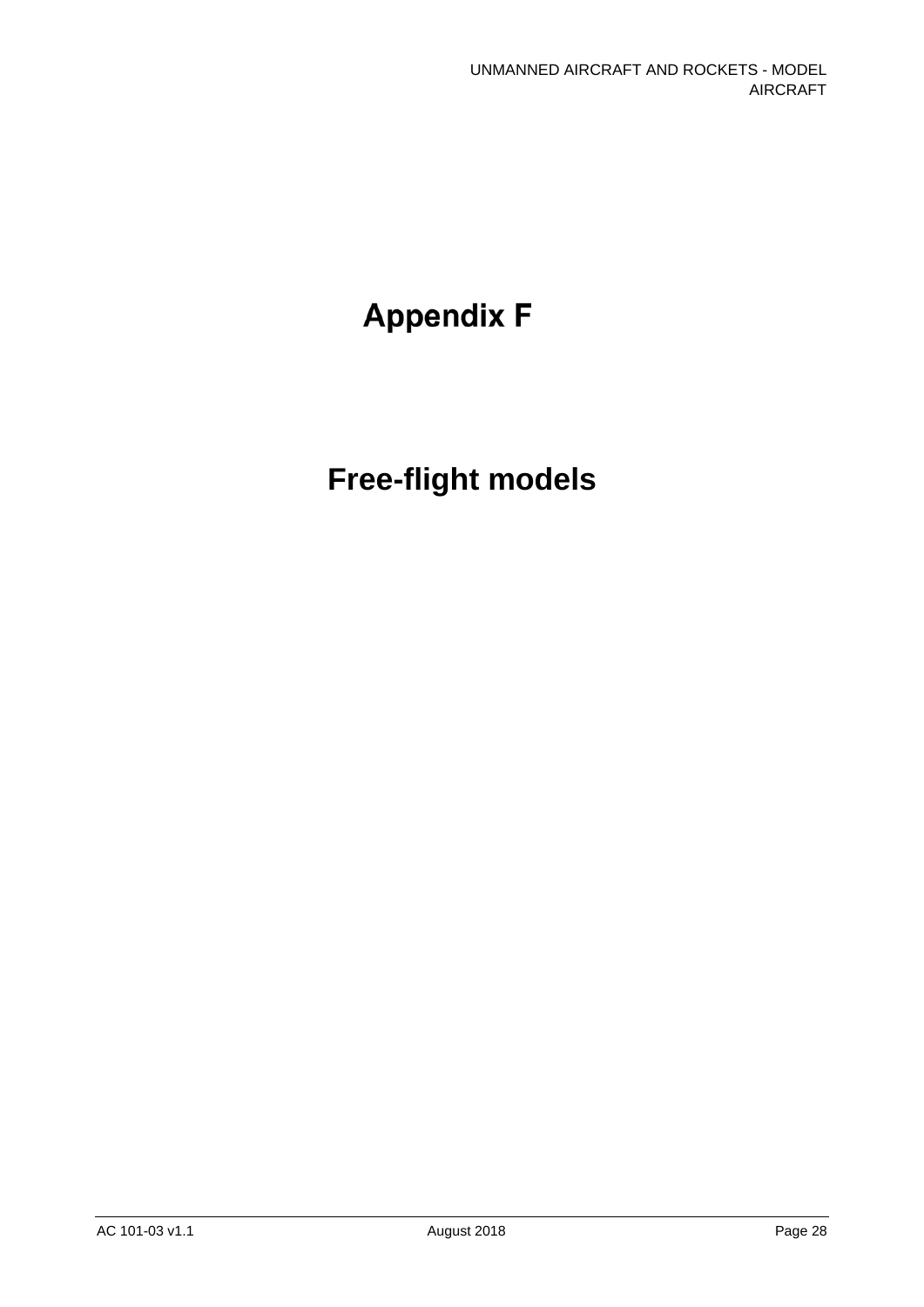### **F.1 General**

Only fly:

- **On sites that are clear and open** with adequate open space downwind of the launch point (With a strong wind this distance could be considerable).
- **In good visibility.**
- **After you have ensured that any spectators are clear** of the intended initial flight path of the model.
- **With due consideration for other people and property.**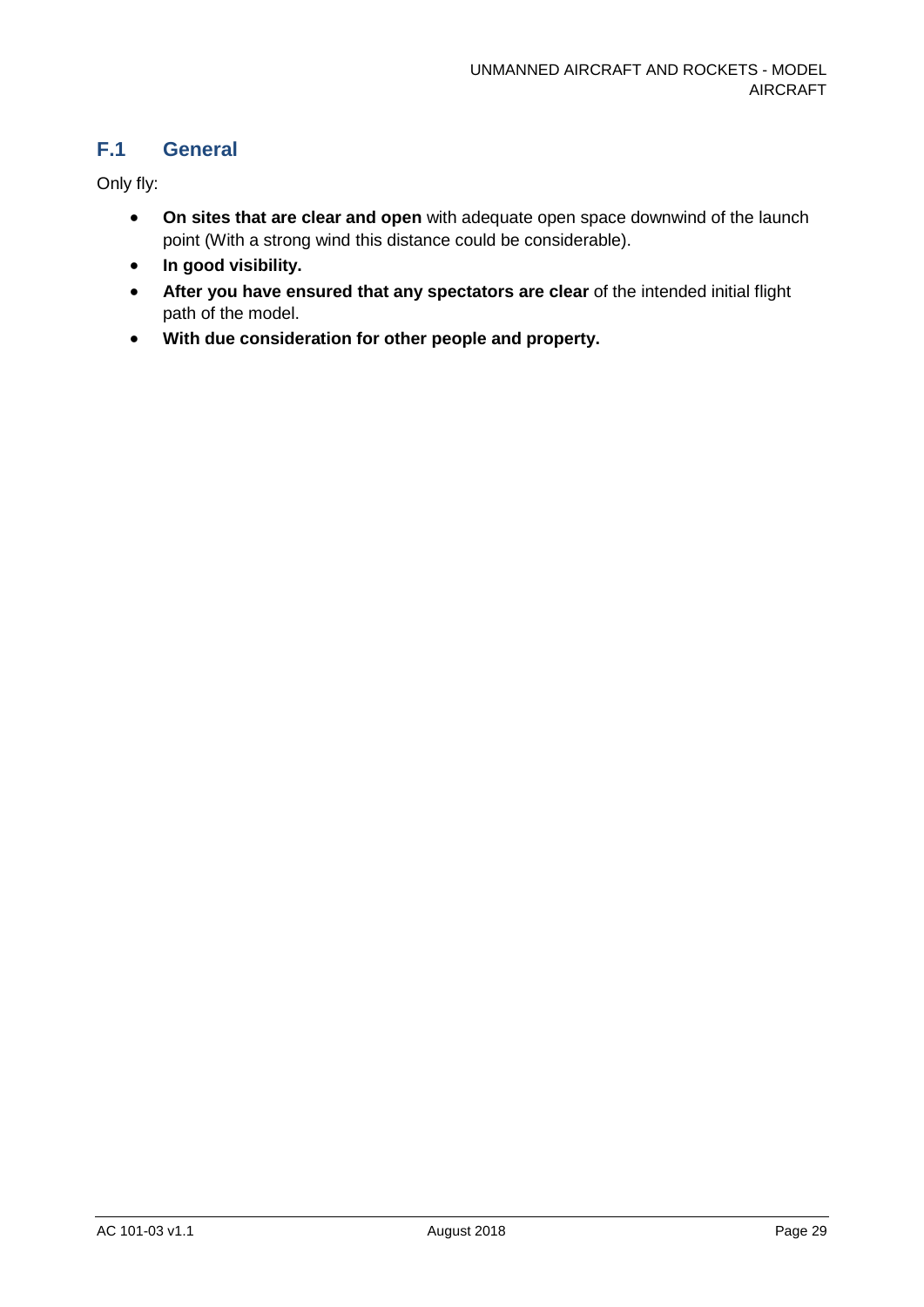# **Appendix G**

# **Control-line models**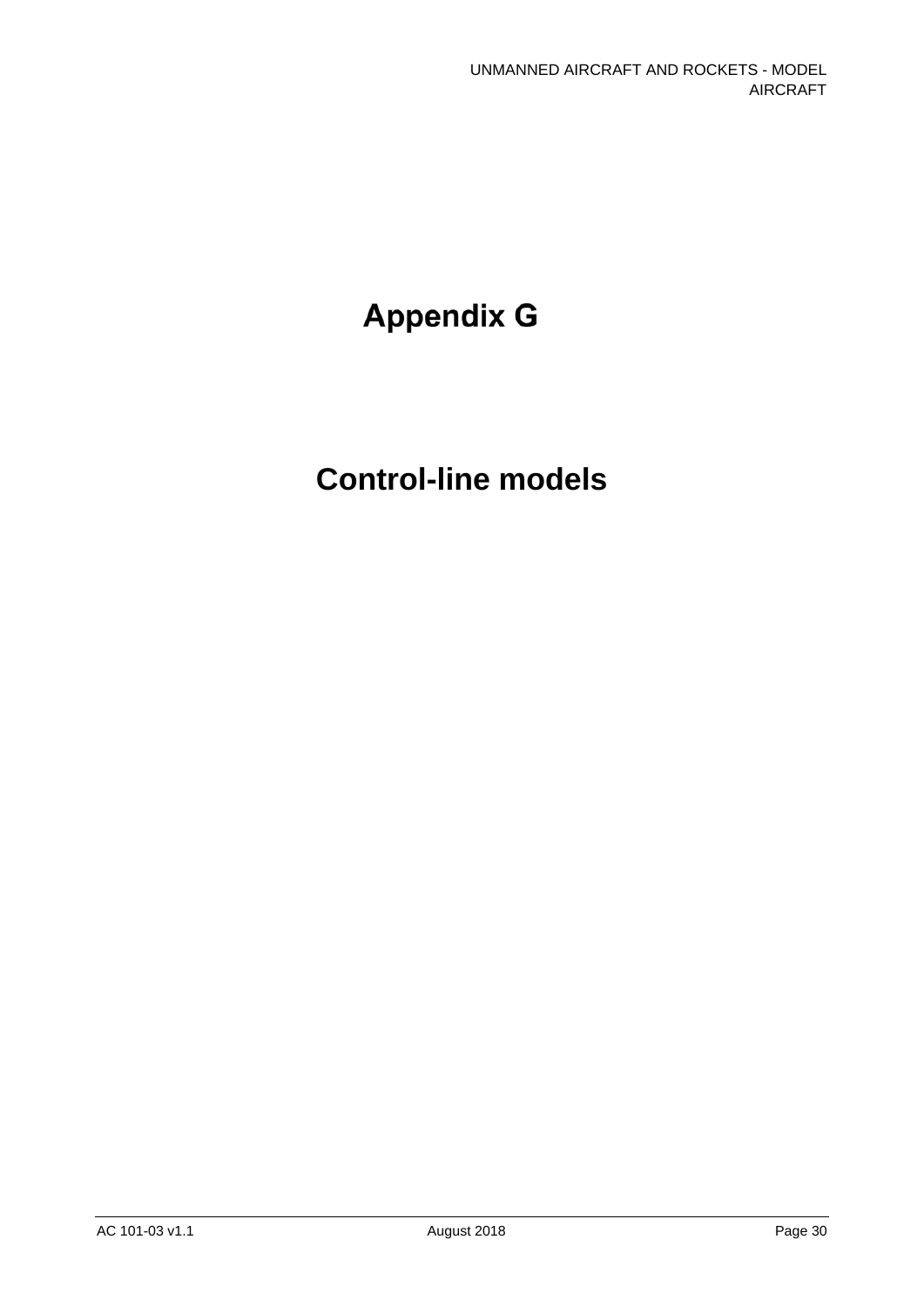### **G.1 General considerations**

Only fly on sites that are **WELL CLEAR OF ANY OVERHEAD CABLES**. Even low-level electrical cables on wooden poles carry **LETHAL** voltages. **KEEP CLEAR!**

Take care that the site you choose is clear and open and of a size suitable for the flying of control line models.

Do not fly until you have ensured that any spectators are well clear of the intended flight path of the model.

Before each flying session check that all controls, control lines, linkages etc. are in good condition and safe to use.

Before each flight, re-check control lines for damage.

If someone strays into the circle while you are flying, fly high to avoid them and stay high until the circle has been cleared.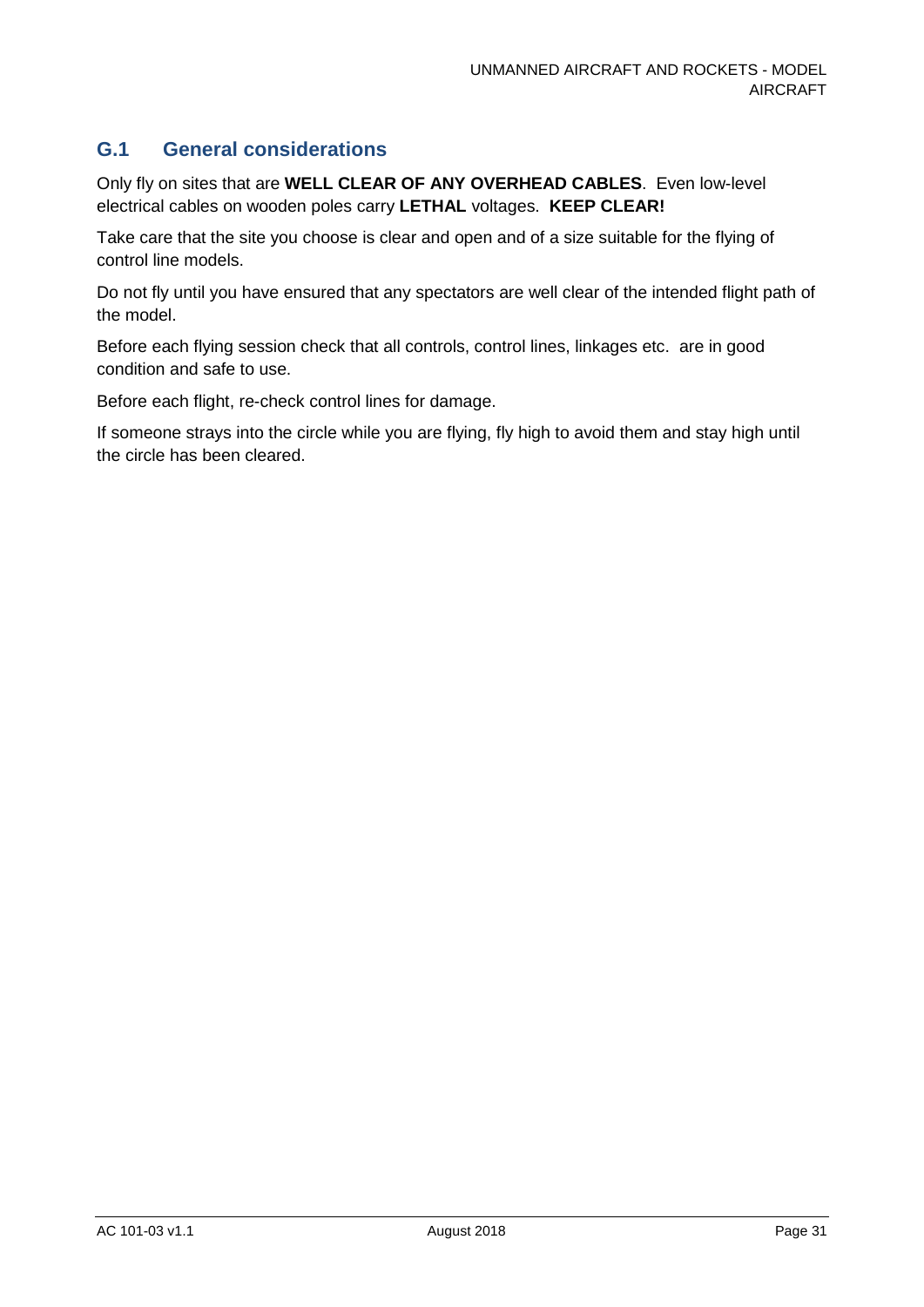# **Appendix H**

# **Model displays**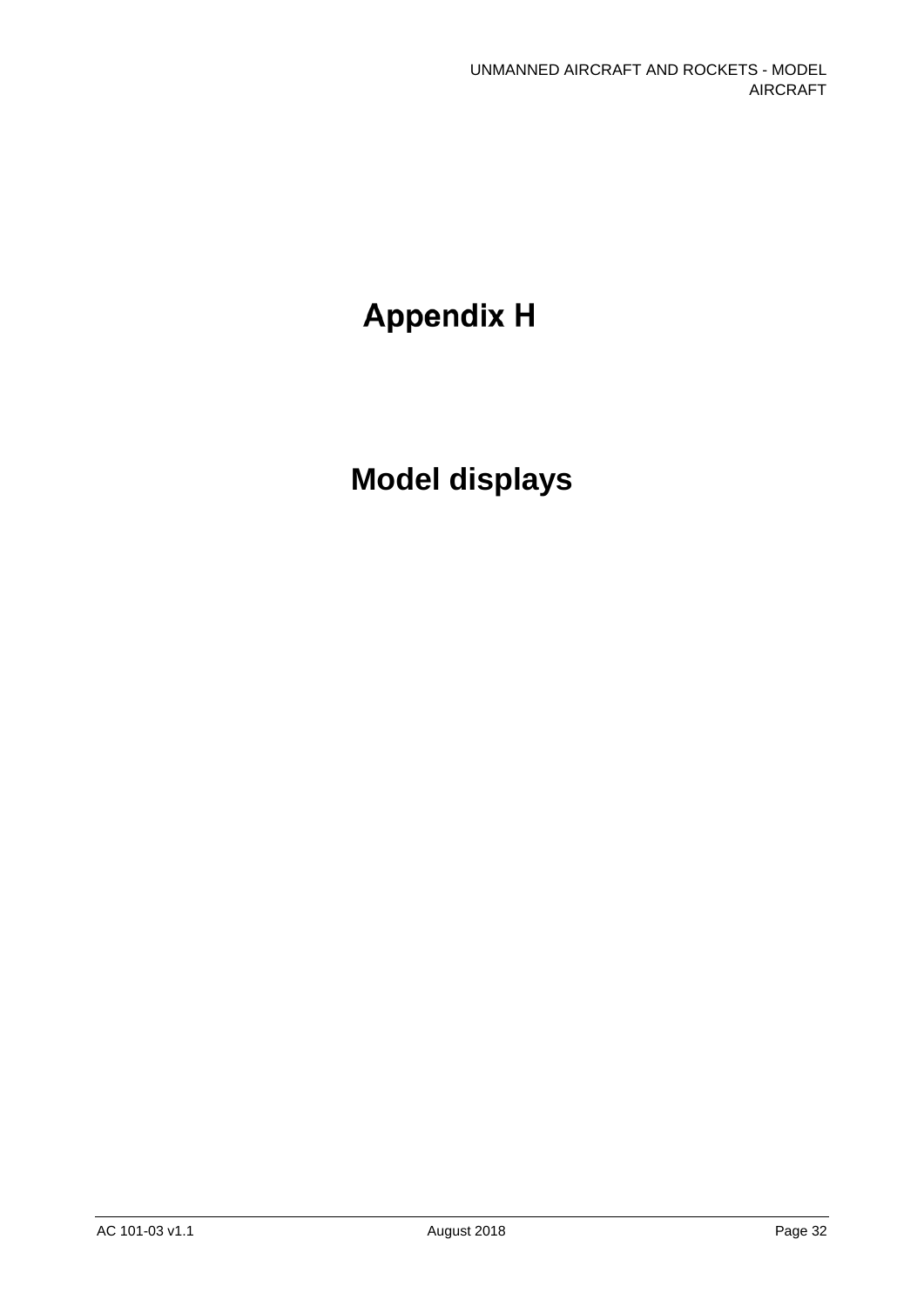### **H.1 General**

This section provides general guidance for planning and organising a model flying display. As the size and nature of such events varies considerably it is only possible to incorporate in this publication general pointers in terms of safety and control. It is recommended that groups contemplating holding a model flying display should also refer to the appropriate model aircraft club or association. Addresses of these organisations can be found in **Appendix J**.

A model flying display may be conducted if it is held in an approved area and in accordance with the relevant procedures of an approved aviation administration organisation.

Model displays that do not meet the conditions above must apply for CASA approval in accordance with subregulation 101.410(3). This includes giving CASA at least 21 days notice of the intended model display. Form 696, available on the CASA website, should be used to provide the relevant information. Send the form to rpas@casa.gov.au.

#### **H.1.1 Display guidance**

All organisers of model flying displays should consider the following guidance.

#### **H.1.2 Organisation**

It is essential that any group contemplating holding a model flying display appoint the following:

- An **Events Director**, who will assume overall responsibility for the planning, organisation and subsequent running of the event.
- A **Flight Line Director** who will assist in the planning of the flying, the briefing of pilots and who will take full control of all flying activities.

The organisers should:

- Determine whether the site permits the separation distances that will be required for the type(s) of model that are to be flown or, if not, whether CASA would allow an exception to be made in this instance.
- Ensure that arrangements are made for:
	- − spectator control or, in the case of an event at which model flying is part of a larger function, the siting of the model flying area in relation to spectator enclosures, car parks etc.
	- − verification of the competence of all pilots taking part in the display.
	- − effective transmitter control and frequency monitoring facilities in the case of radio control flying
	- − airworthiness and safety checking of all model aircraft and equipment to be used in the display
	- verification of third party public liability insurance covering individual flyers, any model flying clubs involved in the display and the display organisers
	- liaison with the police and local authorities if required or, in the case where model flying is part of a larger function, written notification to the function organisers of any special requirements.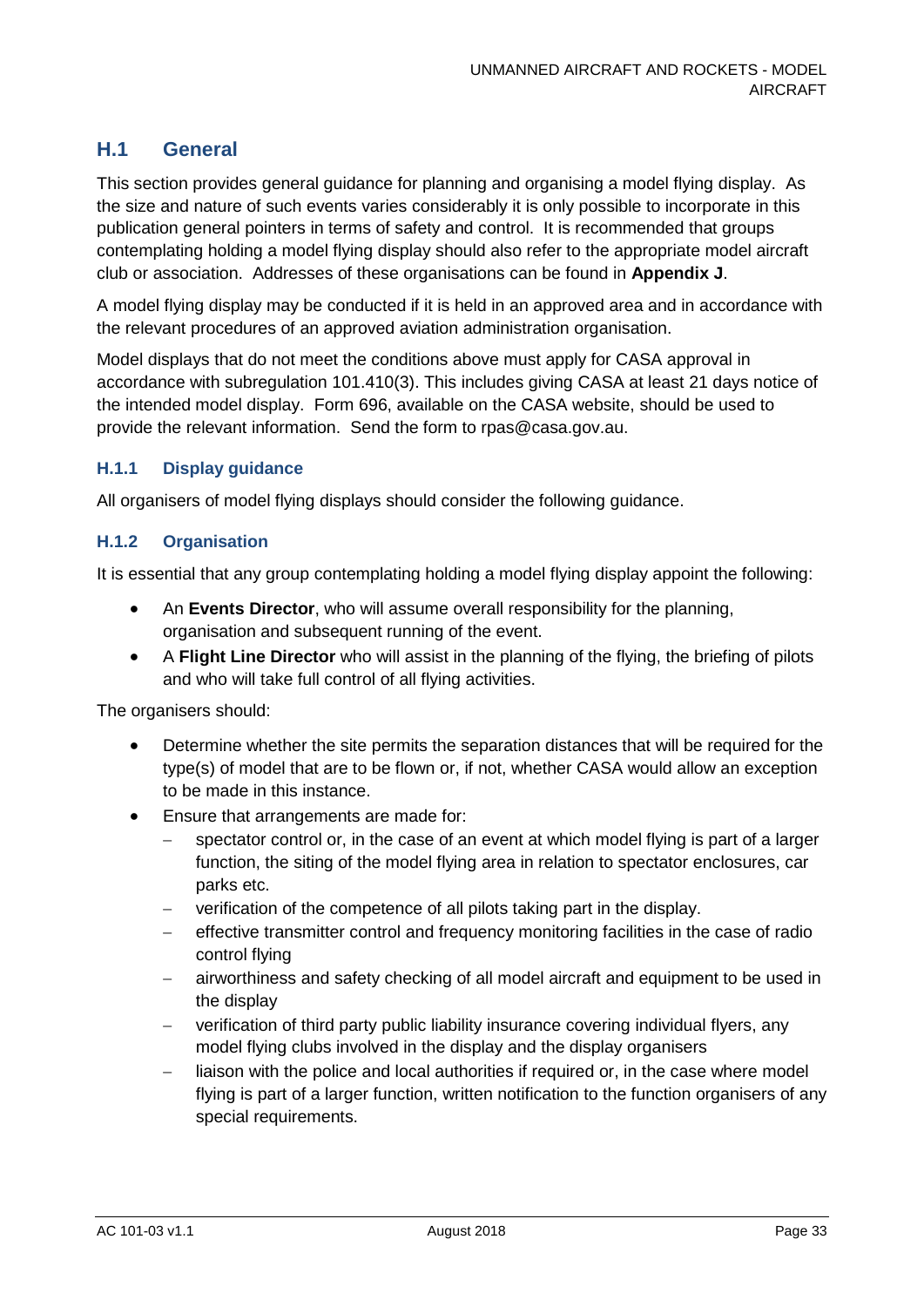#### **H.1.3 Flight line Director**

The Flight Line Director is responsible for the flight safety of the display and must exercise authority over all flying matters. He or she must not hesitate to discipline pilots if necessary and he or she has the final say on all matters on the flightline.

#### **H.1.4 Radio control display sites**

A firm surface or mown grass area for take-off and landing of recommended minimum size 100 x 40 metres should be available, with the 100 metres direction substantially into wind.

It is recommended that safety zones should be established for a minimum of 150 metres both upwind and downwind of the take-off and landing area and that there should be no spectators, moving vehicles or other obstructions within these safety zones.

The site should be positioned so that flying may generally take place without car parks or spectator areas being overflown.

Spectators should be behind a barrier located parallel to the take-off and landing direction. They should be only on one side of the flying area for radio-controlled aircraft. In no circumstances should take-off and landing be performed towards spectator or nearby car park areas.

The distance of models from spectators should not be less than 30 metres for all operations including take-off or landing.



#### **H.1.5 Site layout**

The layout below is a standard type which may have to be modified slightly depending upon site conditions and the number of spectators expected. Areas should be allocated for the flight lines, pits, start-up positions and pilots' box. Safety should always be the prime consideration. Indeed, if the site requires significant deviation from this, great care should be exercised in the acceptance of the site as suitable for a display event.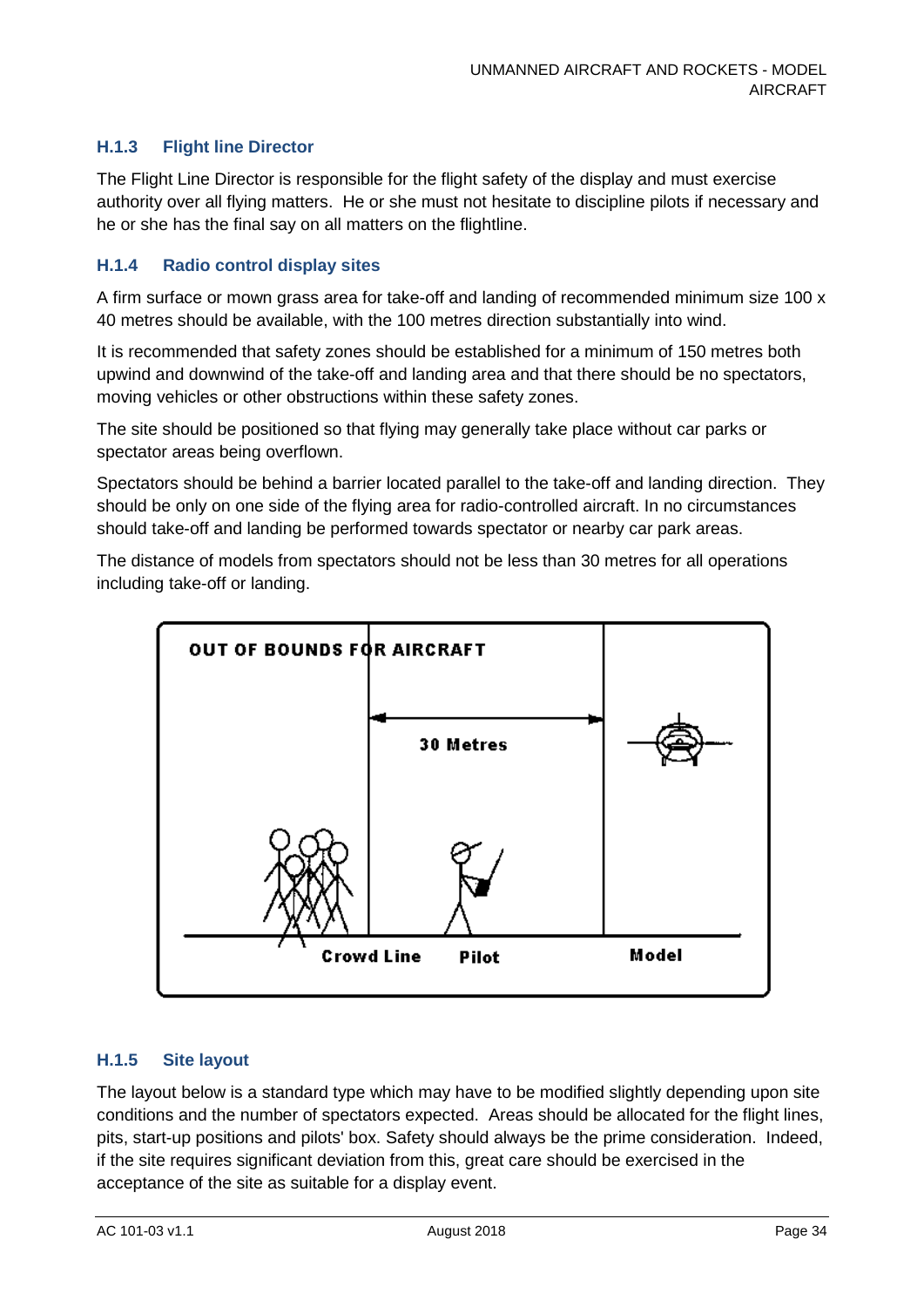

#### **Control Line Display Sites**

The flying area should be substantially flat. Aircraft are tethered and fly in a circular path; the minimum radius of the area required is the maximum control line length to be used in the display plus 15 metres.

A pilot's circle of approximately three metres diameter should be marked in the centre of the flying area (washable paint recommended) and pilots should ensure that they remain in this circle whilst flying.

#### **THE BOUNDARY OF THE FLYING AREA SHOULD NOT BE LESS THAN 50 METRES FROM ANY OVERHEAD CABLES, OR MASTS SUPPORTING SUCH CABLES.**

Spectators should be behind stout rope barriers or similar restraints surrounding the flying area and sufficient marshals should be appointed to ensure that the spectators are kept under control.

#### **H.1.6 Model flying at manned aircraft displays**

Any model flying at a manned air display is subject to the display organiser's directions.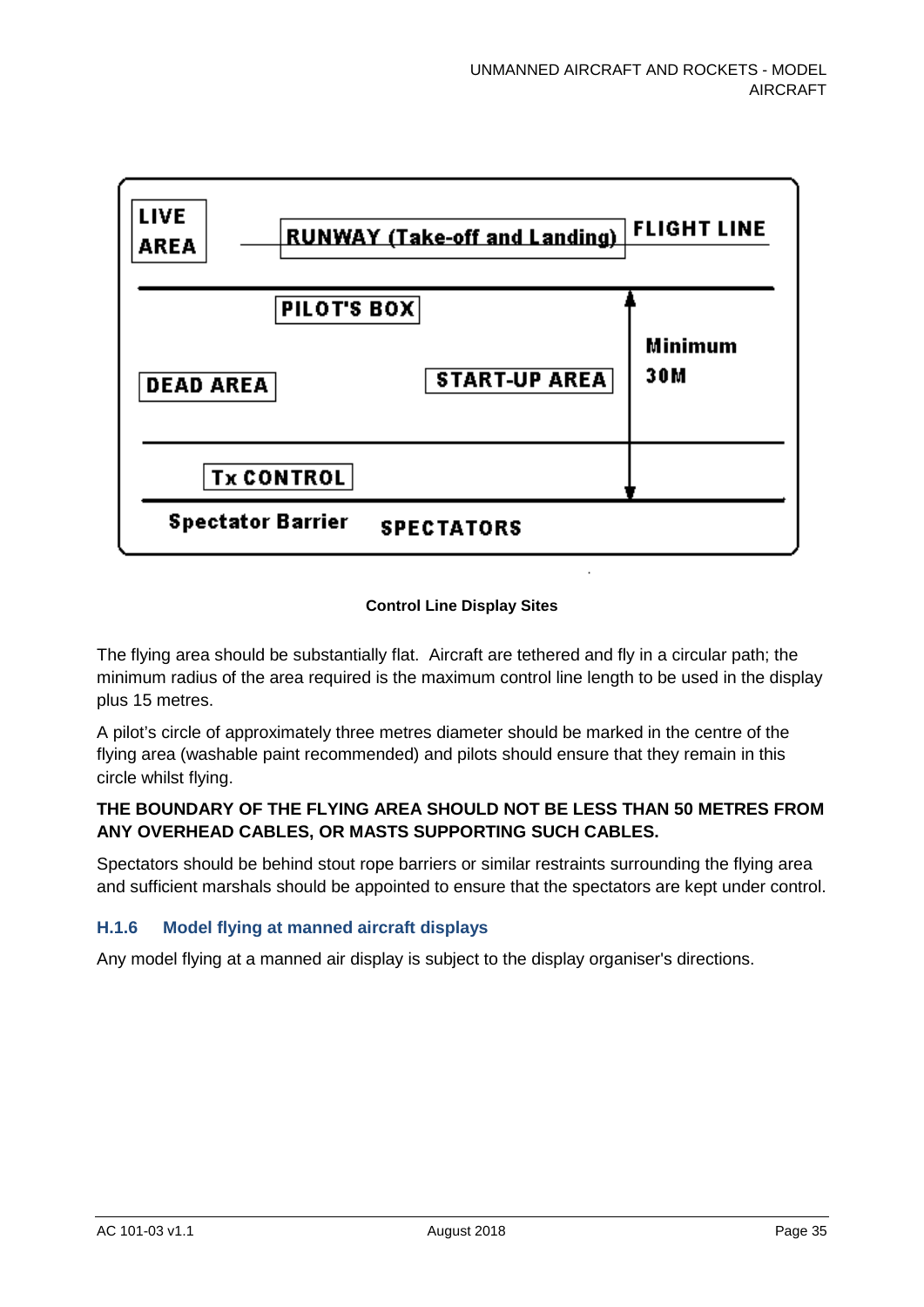# **Appendix I**

# **Powerlines**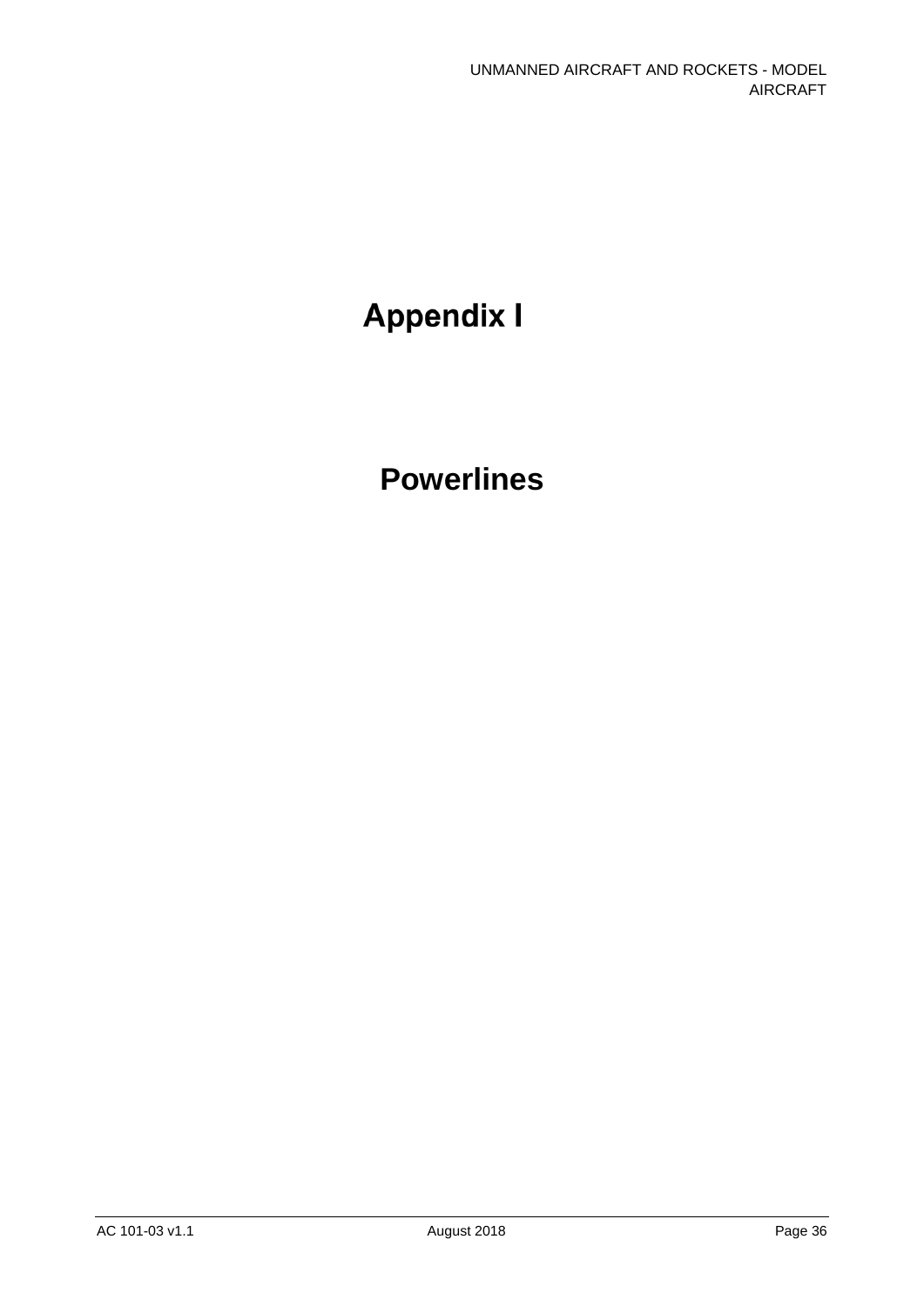### **I.1 General**

The safest way to avoid contact with overhead electric power lines is not to fly under or near them. Always observe the following precautions - your life may depend on it.

If a model is tangled in electricity wires, stay clear and call for expert help.

#### **If wires are damaged by a model:**

- **Stay clear and call the electricity supply authority.**
- Even small wires can carry lethal voltage, and these can extend into the ground around the end of a broken line – sometimes up to several metres.

Never try to 'rescue' a model with a wooden pole or other 'non-conductor' – under some weather conditions, many materials will conduct high voltage electricity.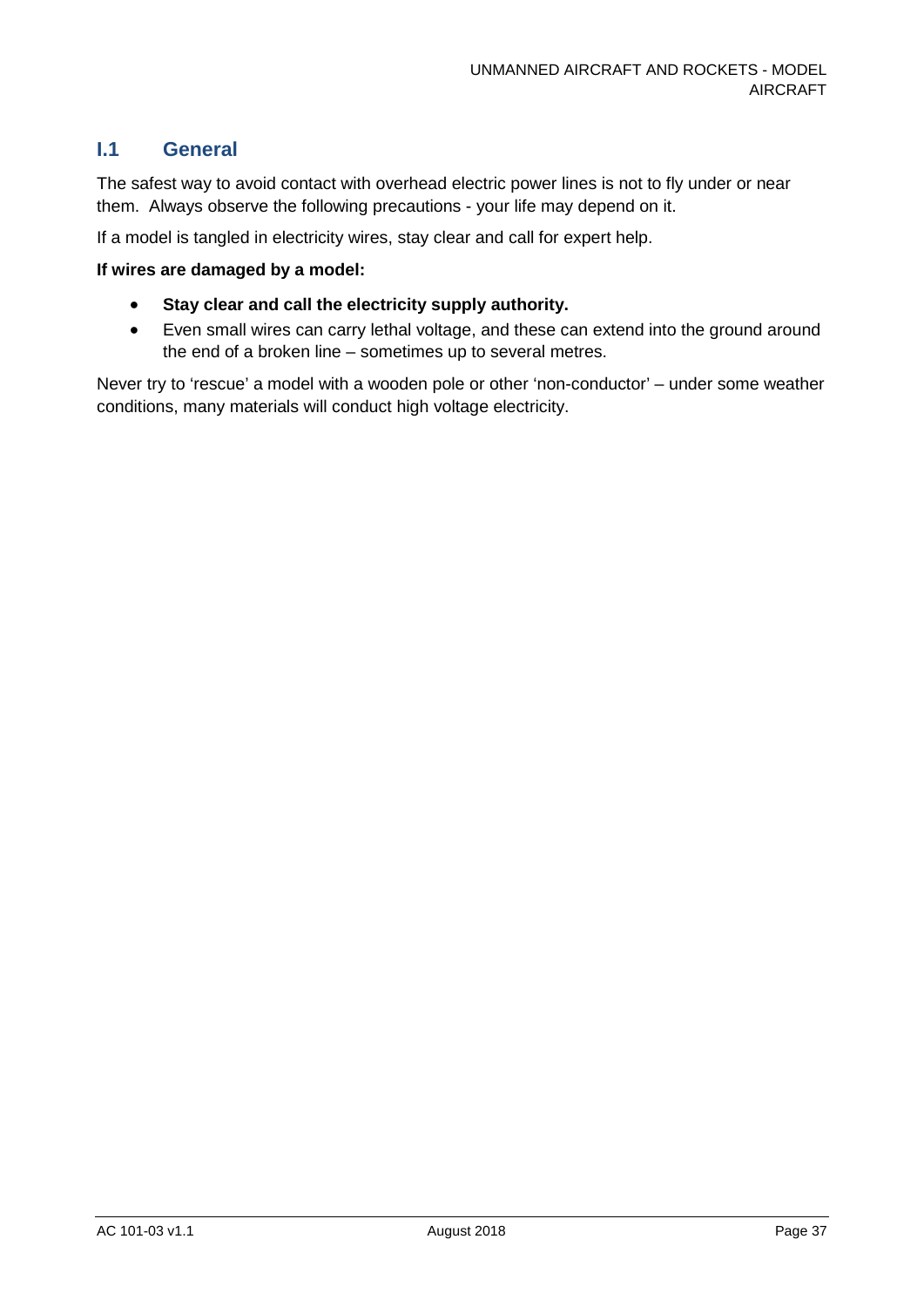# **Appendix J**

# **Useful contacts**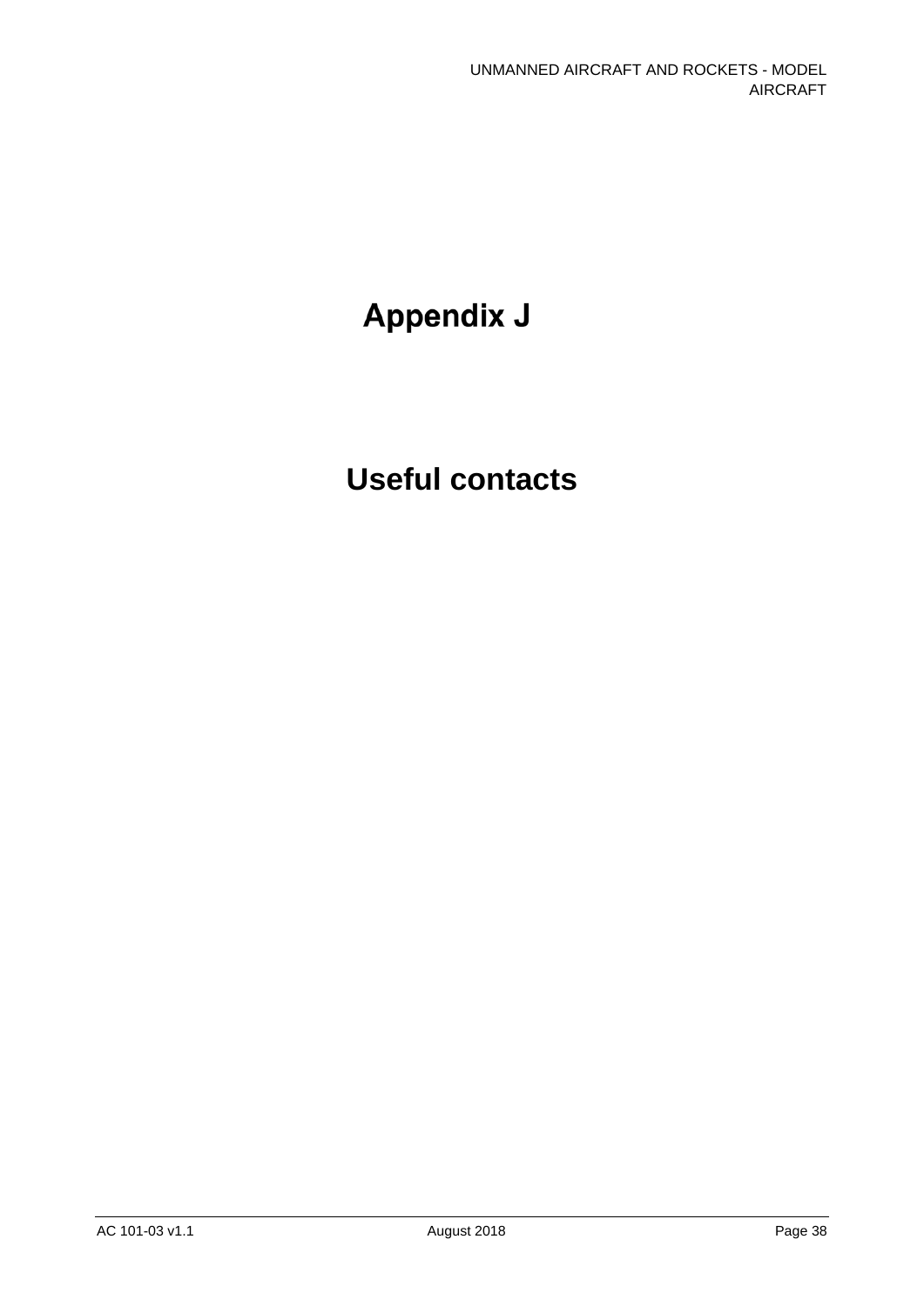| <b>Association</b>                                                                                     | <b>Contact</b>                                                      | <b>Phone</b> | <b>Email</b>               | <b>Website</b>                          |
|--------------------------------------------------------------------------------------------------------|---------------------------------------------------------------------|--------------|----------------------------|-----------------------------------------|
| Model Aeronautical Association of<br>Australia (MAAA)                                                  | <b>Kevin Dodd</b><br>16 Illidge Road,<br>Victoria Point<br>Qld 4165 | 07 3207 9067 | secretary@maaa.asn.au      | https://www.maaa.asn.au/                |
| <b>Australian Capital Territory</b><br><b>Australian Capital Territory</b><br>Aeromodeller Association | Dave Pinchbeck                                                      | 0409 913 467 | secretary@actaa.net.au     | http://www.actaa.net.au/                |
| Western Australia<br>Aeromodeller of Western Australia                                                 | David Rose                                                          | 0409 684 021 | secretaryawa1@gmail.com    | http://www.aeromodellers-<br>wa.org.au/ |
| New South Wales (Radio Control)<br>Miniature Aero Sport of New South<br>Wales                          | <b>Tim Nolan</b><br>212 Silverwater Road,<br>Sydney NSW 2128        | 0412 173 440 | timnolan11@optusnet.com.au | http://nsw.aeromodellers.org.au/        |
| Queensland<br>Model Aeronautical Association of<br>Queensland                                          | Kathy Moody<br>16 Yalumba Cres,<br>Toowoomba, Qld 4814              | 07 4634 4078 | secretary@maaq.org         | http://maag.org/                        |
| South Australia<br>Model Aerosports of South Australia                                                 | Paul Kumela                                                         | 0490 371 869 | secretary@masa.org.au      | www.masa.org.au                         |
| Victoria<br>Victorian Model Aeronautical<br>Association                                                | Norm Thompson<br><b>PO Box 155</b><br>Doreen, VIC 3754              | 0431 786 573 | secretary@vmaa.com.au      | www.vmaa.com.au                         |
| Tasmania<br><b>Tasmanian Model Aeronautical</b><br>Association                                         | <b>Clive Butler</b>                                                 |              | clivebutler@radial.net.au  | http://www.tasmodelaero.com             |
| <b>Other associations</b>                                                                              |                                                                     |              |                            |                                         |
| <b>Australian Miniature Aerosports</b>                                                                 | <b>Mike Snabaitis</b>                                               | 0417 879 416 | secretary@amas.org.au      | http://www.amas.org.au                  |